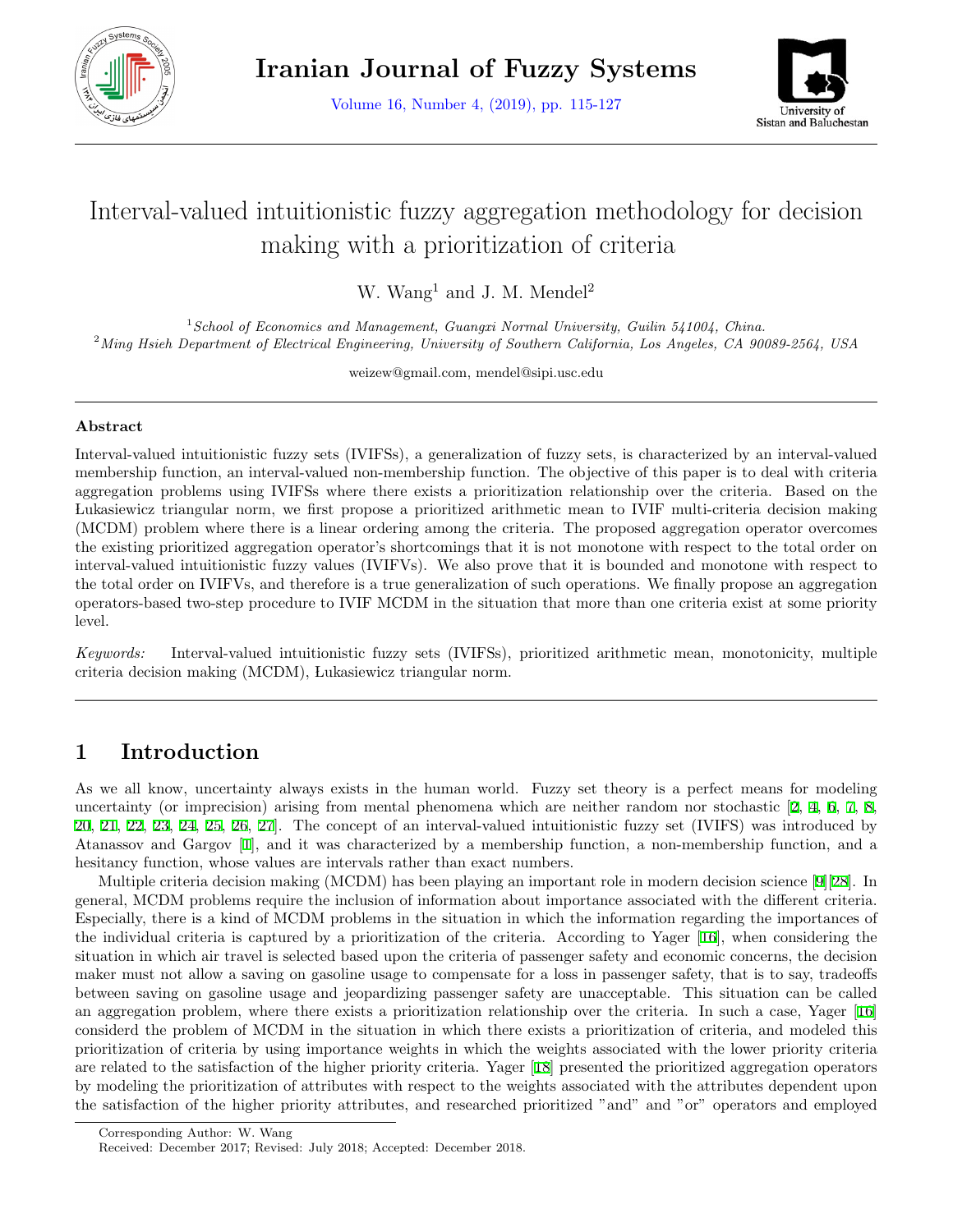them to the aggregation problems when the criteria are in different priority levels. Yager [[17\]](#page-12-14) used importance weights to enforce this prioritization imperative and applied the developed priority-based importance weights to a case in which the scope of the criteria aggregation was an ordered weighted averaging (OWA) type of aggregation. Yu et al. [[19\]](#page-12-15) proposed some interval-valued intuitionistic fuzzy aggregation operators such as the interval-valued intuitionistic fuzzy prioritized weighted average (IVIFPWA) operator, the interval-valued intuitionistic fuzzy prioritized weighted geometric (IVIFPWG) operator, and applied them to group decision making under interval-valued intuitionistic fuzzy environment in which the attributes and experts are in different priority level. Li et al. [[10\]](#page-12-16) pointed out the unreasonable results in the application of prioritized averaging operators proposed by Yu et al. [\[19](#page-12-15)]. In order to overcome the shortcomings of these operators, they provided an improved method on group decision making based on interval-valued intuitionistic fuzzy prioritized operators. Chen [[5](#page-11-4)] developed a prioritized aggregation operator-based approach to interval-valued intuitionistic fuzzy multiple criteria decision making in which there exists a prioritization relationship over evaluative criteria. Li et al. [[10\]](#page-12-16) proposed an improved method on group decision making based on interval-valued intuitionistic fuzzy prioritized operators Liu and Yang [[11](#page-12-17)] proposed some prioritized aggregation operators, such as interval-valued intuitionistic uncertain linguistic prioritized weighted average operator and interval-valued intuitionistic uncertain linguistic prioritized weighted geometric operator, for dealing with the multiple attribute group decision making (MAGDM) problems under interval-valued intuitionistic uncertain linguistic environment. Wu and Su [[14](#page-12-18)] proposed some prioritized hybrid weighted aggregation (PHWA) operators such as unit PHWA operator, intuitionistic fuzzy PHWA operator and interval-valued intuitionistic fuzzy PHWA (IVIF-PHWA) operator, and applied the IVIF-PHWA operator to solve the multiple attribute decision making (MADM) problem in IVIF environment.

Although these IVIF prioritized aggregation operators [[5,](#page-11-4) [10](#page-12-16), [11](#page-12-17), [14,](#page-12-18) [19](#page-12-15)] are applied to deal with the problem of MCDM in the situation in which there exists a prioritization of criteria, there is a flaw that they do not satisfy some desirable properties, such as monotonicity. Especially, these IVIF prioritized aggregation operators are monotone with respect to the partial order instead of the total order on IVIFVs. Thus they are just the aggregation operators on the field of the lattice of nonempty IVIFVs  $L = \{([a, b], [c, d] | [a, b], [c, d] \in D[0, 1], b + d \leq 1)\}\$  with the partial order  $\leq \tilde{L}$ defined as  $([a_1, b_1], [c_1, d_1]) \leq \tilde{L} ([a_2, b_2], [c_2, d_2]) \Leftrightarrow [a_1, b_1] \leq L [a_2, b_2] \& [c_2, d_2] \leq L [c_1, d_1].$  Monotonicity is the most important properties for every aggregation operator, but the existing IVIF prioritized aggregation operators do not meet this basic property. Thus, it is natural to develop a new IVIF aggregation operator that not only models the prioritization between criteria but also maintains the desirable property - monotonicity.

The structure of this paper is as follows. Section 2 briefly reviews some basic concepts of AIFSs and IVIFSs. Section 3 analyzing the drawbacks of the existing IVIF prioritized aggregation operators. Section 4 proposes an intuitionistic fuzzy prioritized weighted arithmetic mean, whose desirable properties are studied in this section. Moreover, a prioritized aggregation operator-based two-step procedure is also proposed to the IVIF MCDM in the situation that more than one criteria exist at some priority level. Section 5 gives some concluding remarks.

### **2 Preliminaries**

The AIFS, an extension of the notion of fuzzy set (FS), was first introduced by Atanassov [[2\]](#page-11-0).

**Definition 2.1.** [\[2](#page-11-0)] *Let a set X be fixed, an AIFS A in X is defined as follows.*

$$
A = \{(x, \mu_A(x), \nu_A(x)) | x \in X\}
$$

(1)

where  $\mu_A$  and  $\nu_A$  are mappings from X to the closed interval [0,1] such that  $0 \le \mu_A(x) \le 1$ ,  $0 \le \nu_A(x) \le 1$  and  $0 \leq \mu_A(x) + \nu_A(x) \leq 1$ , for all  $x \in X$ , and they denote the degrees of membership and non-membership of element  $x \in X$  to set A, respectively. Let  $\pi_A(x) = 1 - \mu_A(x) - \nu_A(x)$ , then it is usually called the intuitionistic fuzzy index *of element x ∈ X to set A, representing the degree of indeterminacy or hesitation of x to A. It is obvious that*  $0 \leq \pi_A(x) \leq 1$  *for every*  $x \in X$ *.* 

In reality, it may not be easy to identify exact values for the membership and non-membership degrees of an element to a set. In this situation, a range of values may be a more appropriate measurement to accommodate the vagueness. As such, Atanassov and Gargov [[1\]](#page-11-3) introduce the notion of IVIFS.

**Definition 2.2.** [[1\]](#page-11-3) Let a set  $X$  be fixed and  $D[0,1]$  be the set of all closed subintervals of  $[0,1]$ , then an IVIFS  $\hat{A}$  in *X is defined as follows.*

$$
\tilde{A} = \{(x, \bar{\mu}_{\tilde{A}}(x), \bar{\nu}_{\tilde{A}}(x)) | x \in X\}
$$
\n
$$
(2)
$$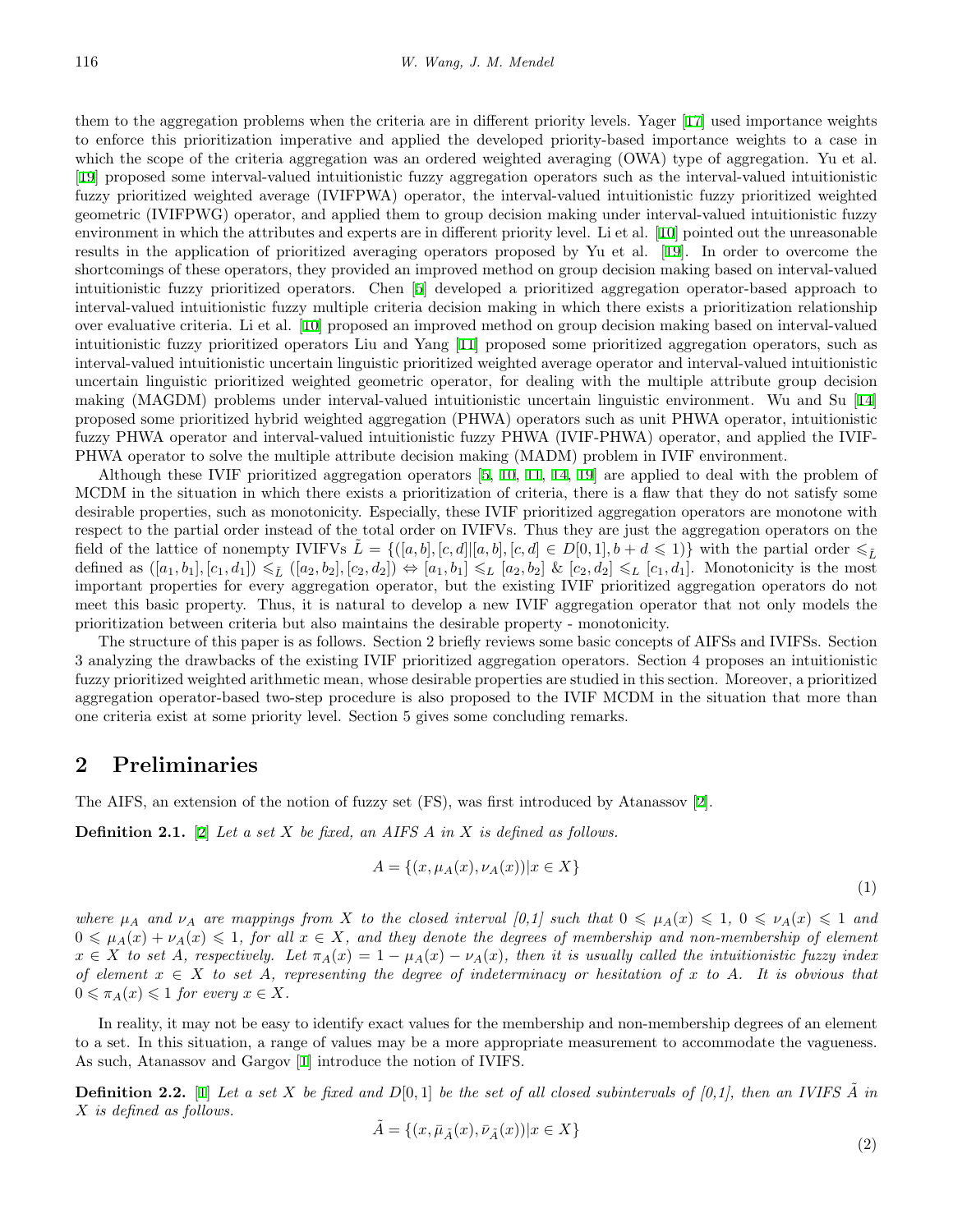where  $\bar{\mu}_{\tilde{A}}(x)$  and  $\bar{\nu}_{\tilde{A}}(x)$  are mappings from X to  $D[0,1]$  such that  $0 \leq \sup \bar{\mu}_{\tilde{A}}(x) + \sup \bar{\nu}_{\tilde{A}}(x) \leq 1$ , for all  $x \in X$ , and *they denote the interval degrees of membership and non-membership of element*  $x \in X$  *to set*  $\tilde{A}$ *, respectively.* 

Especially, if each of the intervals  $\bar{\mu}_{\tilde{A}}(x)$  and  $\bar{\nu}_{\tilde{A}}(x)$  contains exactly one element, then the given IVIFS  $\tilde{A}$  is transformed to an AIFS.

For any given *x*, the pair  $\bar{\mu}_{\tilde{A}}(x)$  and  $\bar{\nu}_{\tilde{A}}(x)$  is called an interval-valued intuitionistic fuzzy value (IVIFV). For convenience, an IVIFV is denoted by  $\tilde{\alpha} = ([a, b], [c, d])$ , where  $[a, b] \in D[0, 1], [c, d] \in D[0, 1]$  and  $b + d \leq 1$ . Moreover, the set of all IVIFNs is denoted by  $\Omega$  [[15\]](#page-12-19).

Beliakov et al. [[3\]](#page-11-5) defined the lattice of non-empty intervals as

**Definition 2.3.** [[3\]](#page-11-5) Let  $L = \{ [a, b] | (a, b) \in [0, 1]^2, a \leq b \}$  be non-empty intervals, then the lattice of L, denoted by L, *with the partial order*  $\leq_L$  *defined as*  $[a, b] \leq_L [c, d]$  *if and only if*  $a \leq c$  *and*  $b \leq d$ *, and the top and bottom elements are*  $1_L = [1, 1]$  *and*  $0_L = [0, 0]$  *respectively.* 

Later, Wang et al. [\[12](#page-12-20)] defined the lattice of non-empty IVIFVs as

**Definition 2.4.** [[12\]](#page-12-20) Let  $L = \{([a, b], [c, d]) | [a, b], [c, d] \in D[0, 1], b + d \leq 1\}$  be non-empty IVIFVs, then the lattice of *L*, denoted by *L*, with the partial order  $\leq \tilde{L}$  defined as

$$
([a_1, b_1], [c_1, d_1]) \leq \tilde{L} ([a_2, b_2], [c_2, d_2]) \Leftrightarrow [a_1, b_1] \leq L [a_2, b_2] \& [c_2, d_2] \leq L [c_1, d_1]
$$

*and the top and bottom elements are*  $\tilde{1}_{\tilde{L}} = ([1,1],[0,0])$  *and*  $\tilde{0}_{\tilde{L}} = ([0,0],[1,1])$ *, respectively.* 

Atanassov and Gargov [[1\]](#page-11-3) defined some operations on IVIFVs:

**Definition 2.5.** [\[1](#page-11-3)] Let  $\tilde{\alpha} = ([a, b], [c, d]), \tilde{\alpha}_1 = ([a_1, b_1], [c_1, d_1])$  and  $\tilde{\alpha}_2 = ([a_2, b_2], [c_2, d_2])$  be three IVIFVs, then

- *1*)  $\tilde{\alpha}^c = ([c, d], [a, b]),$
- *2)*  $\tilde{\alpha}_1 \subset \tilde{\alpha}_2$  *if and only if*  $[a_1, b_1] \leq L$   $[a_2, b_2]$  &  $[c_2, d_2] \leq L$   $[c_1, d_1]$ *,*
- 3)  $\tilde{\alpha}_1 \cup \tilde{\alpha}_2 = (\max\{a_1, a_2\}, \max\{b_1, b_2\}, \min\{c_1, c_2\}, \min\{d_1, d_2\}]),$
- 4)  $\tilde{\alpha}_1 \cap \tilde{\alpha}_2 = (\text{min} \{a_1, a_2\}, \text{min} \{b_1, b_2\}], [\text{max} \{c_1, c_2\}, \text{max} \{d_1, d_2\}]),$

$$
5) \tilde{\alpha}_1 \oplus \tilde{\alpha}_2 = ([a_1 + a_2 - a_1 a_2, b_1 + b_2 - b_1 b_2], [c_1 c_2, d_1 d_2]),
$$

- $\alpha_1 \otimes \alpha_2 = (\left[a_1a_2, b_1b_2\right], \left[c_1 + c_2 c_1c_2, d_1 + d_2 d_1d_2\right]),$
- *7*)  $\lambda \tilde{\alpha} = \left( \left[ (1 (1 a)^{\lambda}, (1 (1 b)^{\lambda}), [c^{\lambda}, d^{\lambda}] \right), \right.$
- *8*)  $\tilde{\alpha}^{\lambda} = (a^{\lambda}, b^{\lambda}), [(1 (1 c)^{\lambda}, (1 (1 d)^{\lambda})).$

In order to characterize IVIFV, several indices [[13,](#page-12-21) [15\]](#page-12-19) were introduced

**Definition 2.6.** [[13,](#page-12-21) [15\]](#page-12-19) Let  $\tilde{\alpha} = ([a, b], [c, d])$  be an IVIFV, then the score function *S*, accuracy function *H*, membership uncertainty index T and hesitation uncertainty index G of an IVIFN  $\tilde{\alpha}$  were defined by  $S(\tilde{\alpha}) = (2 + a + b - c - d)/4$  $(S \text{ is equivalent to } S' = (a+b-c-d)/2), H(\tilde{\alpha}) = (a+b+c+d)/2, T(\tilde{\alpha}) = b+c-a-d \text{ and } G(\tilde{\alpha}) = b+d-a-c,$ *respectively.*

Based on these indices of IVIFVs, Wang et al. [\[13](#page-12-21)] establishes an approach to comparing any two IVIFVs by taking a prioritized sequence of score, accuracy, membership uncertainty index, and hesitation uncertainty index functions.

**Definition 2.7.** [\[13](#page-12-21)] *For any two IVIFVs*  $\tilde{\alpha_1}$  *and*  $\tilde{\alpha_2}$ *, then* 

- **1)** *if*  $S(\tilde{\alpha_1}) < S(\tilde{\alpha_2})$ *, then*  $\tilde{\alpha_1} < \tilde{\alpha_2}$ *,*
- **2)** *if*  $S(\tilde{\alpha_1}) = S(\tilde{\alpha_2})$ *, then* 
	- *a) if*  $H(\tilde{\alpha_1}) < H(\tilde{\alpha_2})$ *, then*  $\tilde{\alpha_1} < \tilde{\alpha_2}$ *,*
	- *b*) *if*  $H(\tilde{\alpha_1}) = H(\tilde{\alpha_2})$ *, then* 
		- *I) if*  $T(\tilde{\alpha_1}) > T(\tilde{\alpha_2})$ *, then*  $\tilde{\alpha_1} < \tilde{\alpha_2}$ *,*
		- *II) if*  $T(\tilde{\alpha_1}) = T(\tilde{\alpha_2})$ *, then*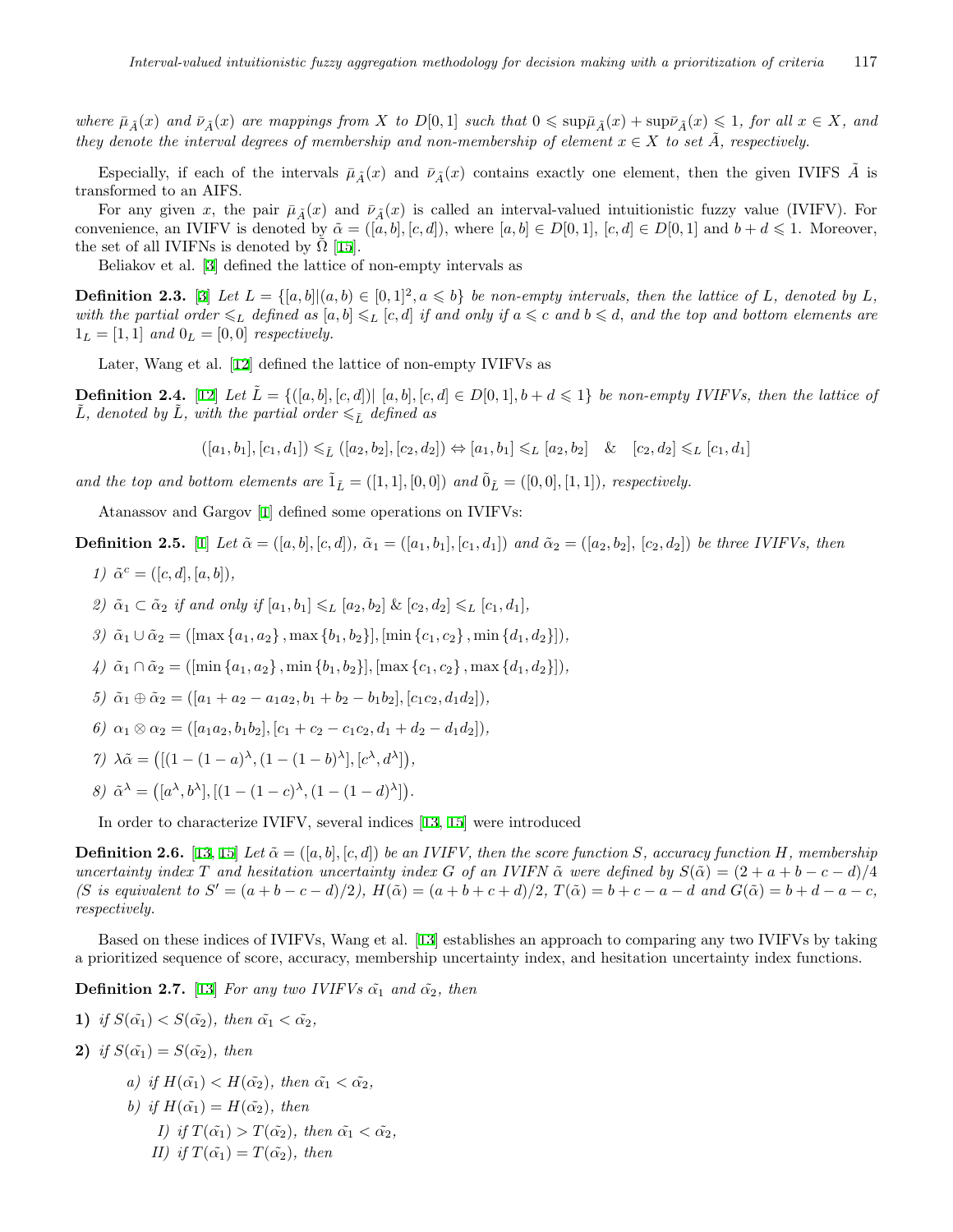*i)* if 
$$
G(\tilde{\alpha}_1) > G(\tilde{\alpha}_2)
$$
, then  $\tilde{\alpha}_1 < \tilde{\alpha}_2$ ,  
*ii)* if  $G(\tilde{\alpha}_1) = G(\tilde{\alpha}_2)$ , then  $\tilde{\alpha}_1 = \tilde{\alpha}_2$ .

which is also called as the total ordering on IVIFVs.

**Example 2.8.** Assume that  $\tilde{\alpha_1} = ([0.05, 0.35], [0.25, 0.55]), \tilde{\alpha_2} = ([0.1, 0.3], [0.3, 0.5]), \tilde{\alpha_3} = ([0.15, 0.25], [0.35, 0.45])$  and  $\tilde{\alpha_4} = ([0.2, 0.2], [0.4, 0.4]),$  then,  $S(\tilde{\alpha_1}) = S(\tilde{\alpha_2}) = S(\tilde{\alpha_3}) = S(\tilde{\alpha_4}) = -0.2,$   $H(\tilde{\alpha_1}) = H(\tilde{\alpha_2}) = H(\tilde{\alpha_3}) = H(\tilde{\alpha_4}) = 0.6,$  $T(\tilde{\alpha_1}) = T(\tilde{\alpha_2}) = T(\tilde{\alpha_3}) = T(\tilde{\alpha_4}) = 0$ . Therefore,  $\tilde{\alpha_1}, \tilde{\alpha_2}, \tilde{\alpha_3}$  and  $\tilde{\alpha_4}$  cannot be differentiated by using S, H and T. Since  $G(\tilde{\alpha_1}) = 0.6, G(\tilde{\alpha_2}) = 0.4, G(\tilde{\alpha_3}) = 0.2, G(\tilde{\alpha_4}) = 0$  and  $G(\tilde{\alpha_1}) > G(\tilde{\alpha_2}) > G(\tilde{\alpha_3}) > G(\tilde{\alpha_4}),$  then  $\tilde{\alpha_1} < \tilde{\alpha_2} < \tilde{\alpha_3} < \tilde{\alpha_4}$ .

# **3 Analyzing the drawbacks of the existing IVIF prioritized aggregation operators**

Up to now, the IVIF prioritized aggregation operators has attracted more and more scholars attention and has been applied to IVIF MCDM in which there are prioritization relationships over the criteria. Chen [[5](#page-11-4)] proposed some scoring type IVIF prioritized aggregation operators as follows.

**Definition 3.1.** [[5\]](#page-11-4) *Suppose a collection of criteria partitioned into q distinct categories*  $H_1, H_2, \cdots, H_q$ *, such that*  $H_i = \{C_{i1}, C_{i2}, \cdots, C_{in_i}\}\$ , Here  $C_{ij}$  are the criteria in category  $H_i$ , and there are a prioritization between these categories  $H_1 \succ H_2 \succ \cdots \succ H_q$ . The criteria in the class  $H_i$  have a higher priority than those in  $H_k$  if  $i < k$ . The total set of criteria is  $C = \bigcup_{i=1}^{q} H_i$ . the total number of criteria is  $n = \sum_{i=1}^{q} n_i$ . For any alternative  $x \in X$ , an IVIFV  $\tilde{\alpha}_{ij} = \tilde{\alpha}_{ij}(x) \in \Omega$  indicates its satisfaction to criteria  $C_{ij}$ . Two kinds of scoring type IVIF prioritized aggregation *(IVIFPA) operator IVIFPA* :  $\tilde{L}^n \to \tilde{L}$  were proposed to calculate overall  $\tilde{\alpha}(x)$  for any alternative such that

$$
IVIFPA_1 ((\tilde{\alpha}_{11}, \cdots, \tilde{\alpha}_{1n_1}), \cdots, (\tilde{\alpha}_{q1}, \cdots, \tilde{\alpha}_{qn_q})) = \cup_{i=1}^q \left( \cup_{j=1}^{n_i} (\tilde{\beta}_i \cap \tilde{\alpha}_{ij}(x)) \right)
$$
(3)

where the weights  $\tilde{\beta}_i$  are functions of x and are used to reflect the priority relationship, such as  $\tilde{\beta}_i = \otimes_{k=1}^i \tilde{\lambda}_{k-1}$ ,  $\tilde{\lambda}_0 = ([1, 1], [0, 0]), \ \tilde{\lambda}_i = \cap_j \{\tilde{\alpha}_{ij}(x)\}, \ \text{if } 1 \leq i \leq q.$ 

$$
IVIFPA_{2}\left((\tilde{\alpha}_{11},\cdots,\tilde{\alpha}_{1n_{1}}),\cdots,(\tilde{\alpha}_{q1},\cdots,\tilde{\alpha}_{qn_{q}})\right)=\oplus_{i=1}^{q}\left(\oplus_{j=1}^{n_{i}}(\tilde{\beta}_{i}\otimes\tilde{\alpha}_{ij}(x))\right)
$$
\n
$$
\tag{4}
$$

where the weights  $\tilde{\beta}_i$  are functions of x and are used to reflect the priority relationship, such as  $\tilde{\beta}_i = \otimes_{k=1}^i \tilde{\lambda}_{k-1}$ ,  $\tilde{\lambda}_0 = ([1, 1], [0, 0]), \ \tilde{\lambda}_i = \otimes_j {\{\tilde{\alpha}_{ij}(x)\}}, \ \text{if } 1 \leq i \leq q.$ 

If the priority relationship between the criteria is a linear ordering, no ties allowed, then Yu et al. [[19](#page-12-15)] defined an IVIF prioritized weighted average (IFPWA) operator with a normalized weights as follows.

**Definition 3.2.** [[19\]](#page-12-15) Let  $C_1, C_2, \cdots, C_n$  be a collection of criteria with a prioritization between the criteria expressed *by the linear ordering*  $C_1 \succ C_2 \succ \cdots \succ C_n$ . Thus here there is a linear ordering among the criteria. The criteria  $C_j$  have a higher priority than  $C_k$  if  $j < k$ . For each criteria  $C_j$ , an IVIFV  $\tilde{\alpha}_j = ([a_j, b_j], [c_j, d_j]) \in \Omega$  indicating *its satisfaction to criteria C<sup>j</sup> , then The IVIF prioritized weighted averaging (IVIFPWA) operator and IVIF prioritized weighted geometric (IVIFPWG) operator are two mappings*  $\tilde{L}^n \to \tilde{L}$  to calculate  $\tilde{\alpha}(x) = (a, b], [c, d]$  for any alternative *such that*

$$
IVIFPWA (\tilde{\alpha}_1, \tilde{\alpha}_2, \cdots, \tilde{\alpha}_n) = \bigoplus_{j=1}^n w_j \tilde{\alpha}_j = \left( [1 - \prod_{j=1}^n (1 - a_j)^{w_j}, 1 - \prod_{j=1}^n (1 - b_j)^{w_j}], [\prod_{j=1}^n c_j^{w_j}, \prod_{j=1}^n d_j^{w_j}] \right)
$$
(5)

*and*

$$
IVIFPWG(\tilde{\alpha}_1, \tilde{\alpha}_2, \cdots, \tilde{\alpha}_n) = \otimes_{j=1}^n \tilde{\alpha}_j^{w_j} = \left( [\prod_{j=1}^n a_j^{w_j}, \prod_{j=1}^n b_j^{w_j}], [1 - \prod_{j=1}^n (1 - c_j)^{w_j}, 1 - \prod_{j=1}^n (1 - d_j)^{w_j}] \right)
$$
(6)

where  $w_j = T_j/T$ ,  $T_1 = 1$ , and for  $j > 1$ ,  $T_j = \prod_{k=1}^{j-1} s(\tilde{\alpha}_k)$ ,  $T = \sum_{j=1}^{n} T_j$  and  $s(\tilde{\alpha}_k) = (2 + a_k + b_k - c_k - d_k)/4$ .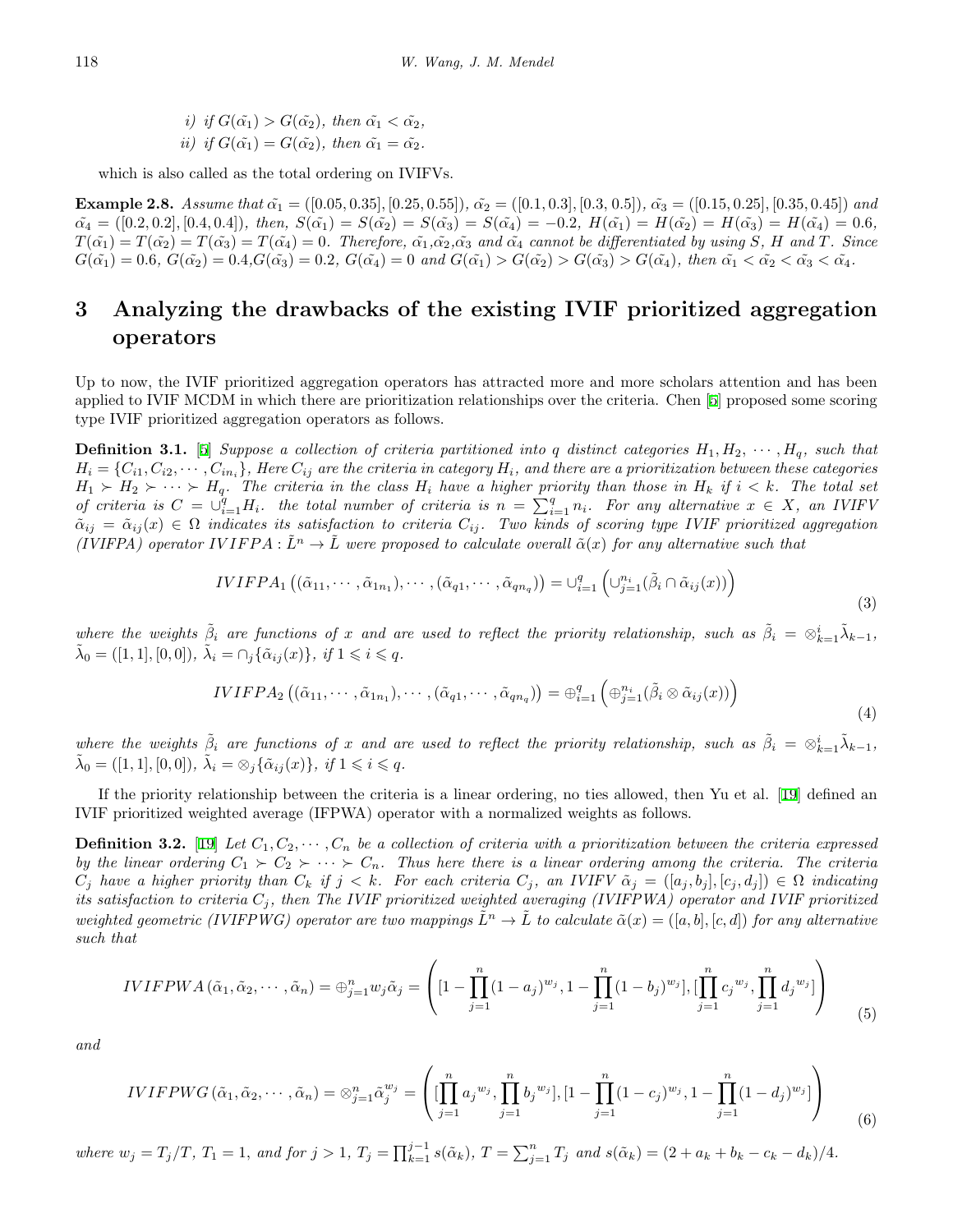Since these existing IVIF prioritized aggregation operators (3)-(6) are based on the operations 3)-8) on IVIFVs, then we first analyze the properties of the operations 3)-8) on IVIFVs.

**Corollary 3.3.** [\[5](#page-11-4), [10](#page-12-16), [11](#page-12-17), [14,](#page-12-18) [19\]](#page-12-15) *The operations 3)-8) on IVIFVs satisfy monotonicity in the lattice L*˜*, that is to say, these operations are monotone with respect to*  $\leq \tilde{L}$ .

One undesirable property of the total ordering is mentioned, i.e., it is not preserved under the operations 3)-8), for example,

a) Union:  $\hat{\alpha}_1 < \hat{\alpha}_2$  does not necessarily imply  $\tilde{\alpha}_1 \cup \tilde{\alpha} < \tilde{\alpha}_2 \cup \tilde{\alpha}$  where  $\tilde{\alpha}$  is IVIFV;

b) Algebraic sum:  $\tilde{\alpha}_1 < \tilde{\alpha}_2$  does not necessarily imply  $\tilde{\alpha}_1 \oplus \tilde{\alpha} < \tilde{\alpha}_2 \oplus \tilde{\alpha}$  where  $\tilde{\alpha}$  is IVIFV;

c) Multiplication by a scalar:  $\tilde{\alpha}_1 < \tilde{\alpha}_2$  does not necessarily imply  $k\tilde{\alpha}_1 < k\tilde{\alpha}_2$  where k is a scalar, as can be seen from the Examples 1-3 below.

**Example 3.4.** Take  $\tilde{\alpha} = ([0.25, 0.35], [0.05, 0.15]), \tilde{\alpha}_1 = ([0.35, 0.45], [0.15, 0.25])$  and  $\tilde{\alpha}_2 = ([0.45, 0.55], [0.35, 0.45]).$ Since  $S(\tilde{\alpha}_1) = 0.6$  and  $S(\tilde{\alpha}_2) = 0.55$ , then  $\tilde{\alpha}_2 < \tilde{\alpha}_1$ . However,  $\tilde{\alpha} \cup \tilde{\alpha}_1 = (\max\{0.25, 0.35\}, \max\{0.35, 0.45\}], \min\{0.05, 0.15\},\$  $\min\{0.15, 0.25\}\$  =  $([0.35, 0.45], [0.05, 0.15]), \tilde{\alpha} \cup \tilde{\alpha}_2 = ([\max\{0.25, 0.45\}, \max\{0.35, 0.55\}], [\min\{0.05, 0.35\}, \min\{0.15, 0.45\}])$  $= ([0.45, 0.55], [0.05, 0.15])$  and  $S(\tilde{\alpha} \cup \tilde{\alpha}_1) = 0.65$ ,  $S(\tilde{\alpha} \cup \tilde{\alpha}_2) = 0.7$ , so  $\tilde{\alpha} \cup \tilde{\alpha}_1 < \tilde{\alpha} \cup \tilde{\alpha}_2$ . Thus  $\tilde{\alpha}_2 < \tilde{\alpha}_1$  does not imply  $\tilde{\alpha} \cup \tilde{\alpha}_2 < \tilde{\alpha} \cup \tilde{\alpha}_1$ .

**Example 3.5.** Take  $\tilde{\alpha} = ([0.25, 0.35], [0.05, 0.15])$ ,  $\tilde{\alpha}_1 = ([0.35, 0.45], [0.15, 0.25])$  and  $\tilde{\alpha}_2 = ([0.45, 0.55], [0.35, 0.45])$ . Since  $S(\tilde{\alpha}_1) = 0.6$  and  $S(\tilde{\alpha}_2) = 0.55$ , then  $\tilde{\alpha}_2 < \tilde{\alpha}_1$ . However,  $\tilde{\alpha} \oplus \tilde{\alpha}_1 = ([0.25 + 0.35 - 0.25 \times 0.35, 0.35 + 0.45 - 0.35 \times 0.35])$  $(0.45], [0.05 \times 0.15, 0.15 \times 0.25]) = ([0.5125, 0.6425], [0.0075, 0.0375]), \tilde{\alpha} \oplus \tilde{\alpha}_2 = ([0.25 + 0.45 - 0.25 \times 0.45, 0.35 + 0.55 - 0.055])$  $0.35 \times 0.55$ ,  $[0.05 \times 0.35, 0.15 \times 0.45] = ([0.5875, 0.7075], [0.0175, 0.0675])$  and  $S(\tilde{\alpha} \oplus \tilde{\alpha}_1) = 0.7775$ ,  $S(\tilde{\alpha} \oplus \tilde{\alpha}_2) = 0.8025$ ,  $so \ \tilde{\alpha} \oplus \tilde{\alpha}_1 < \tilde{\alpha} \oplus \tilde{\alpha}_2$ . Thus  $\tilde{\alpha}_2 < \tilde{\alpha}_1$  does not imply  $\tilde{\alpha} \oplus \tilde{\alpha}_2 < \tilde{\alpha} \oplus \tilde{\alpha}_1$ .

**Example 3.6.** Take  $\tilde{\alpha}_1 = ([0.05, 0.35], [0.25, 0.55]), \tilde{\alpha}_2 = ([0.15, 0.25], [0.35, 0.45])$  and  $k = 0.4$ . Since  $S(\tilde{\alpha}_1) = S(\tilde{\alpha}_2) =$ 0.4,  $H(\tilde{\alpha}_1) = H(\tilde{\alpha}_2) = 0.6$ ,  $T(\tilde{\alpha}_1) = T(\tilde{\alpha}_2) = 0$ ,  $G(\alpha_1) = 0.6$  and  $G(\alpha_2) = 0.2$ , then  $\tilde{\alpha}_1 < \tilde{\alpha}_2$ . However,  $k\tilde{\alpha}_1 =$  $([1 - (1 - 0.05)^{0.4}, 1 - (1 - 0.35)^{0.4}], [0.25^{0.4}, 0.55^{0.4}]) \cong ([0.0203, 0.1583], [0.5743, 0.7873]), k\tilde{\alpha}_2 = ([1 - (1 - 0.15)^{0.4}, 1 - 0.15)^{0.4}],$  $(1-0.25)^{0.4}$ ,  $[0.35^{0.4}, 0.45^{0.4}]) \cong ([0.0629, 0.1087], [0.6571, 0.7266])$ , and  $S(k\tilde{\alpha}_1) = -0.5915$ ,  $S(k\tilde{\alpha}_2) = -0.6060$ , so  $k\tilde{\alpha}_2 < k\tilde{\alpha}_1$ *. Thus*  $\tilde{\alpha}_1 < \tilde{\alpha}_2$  *does not imply*  $k\tilde{\alpha}_1 < k\tilde{\alpha}_2$ *.* 

**Corollary 3.7.** *The operations 3)-8) on IVIFVs are not monotone with respect to the total order, that's to say, the total order is not preserved under the operations 3)-8).*

This has a profound implication on the lack of monotonicity of aggregation functions for IVIFV defined by (3)-(6) with respect to the chosen total ordering, as shown in Proposition [3.8.](#page-4-0)

<span id="page-4-0"></span>**Proposition 3.8.** *Aggregation operators for IVIFV defined by (3)-(6) are not monotone with respect to the total ordering.*

Another undesirable feature of (6) is that whenever one of the arguments  $\tilde{\alpha}_j = ([0,0], [1,1])$  and the corresponding weight is not zero, we have  $IVIFPWG(\tilde{\alpha}_1(x), \tilde{\alpha}_2(x), \cdots, \tilde{\alpha}_n(x)) = ([0,0], [1,1]),$  which is rather counterintuitive. When one of the arguments is  $([1, 1], [0, 0])$  and its weight is not zero, then it is not accounted for at all, which is again counterintuitive. The aggregation operator (5) also has similar undesirable feature.

Obviously, the IVIF prioritized aggregation operators (3)-(6) are just monotone with respect to the partial order 6*<sup>L</sup><sup>∗</sup>* . In next section, we will deal with an question of whether there is alternative aggregation operators which are monotone with respect to the total order.

# **4 Interval-valued intuitionistic fuzzy prioritized weighted arithmetic mean (IVIFPWAM) operator**

Generally, the operation  $\tilde{\alpha}_1 + \tilde{\alpha}_2$  on IVIFVs is written as follows  $\tilde{\alpha}_1 + \tilde{\alpha}_2 = ([S(a_1, a_2), S(b_1, b_2)], [T(c_1, c_2), T(d_1, d_2)]$ , where *T* is any t-norm and *S* is its dual t-conorm, defined by  $S(x, y) = 1 - T(1 - x, 1 - y)$  [[12\]](#page-12-20).

Taking into account that  $S_L, T_L$ , as the Lukasiewicz t-conorm and t-norm respectively,  $S_L(x, y) = \min\{1, x + y\}$ ,  $T_L(x, y) = \max\{0, x + y - 1\}$  [[27\]](#page-12-9), then for  $\lambda \in [0, 1]$  we have

9) 
$$
\tilde{\alpha}_1 + \tilde{\alpha}_2 = (\text{min} \{1, a_1 + a_2\}, \text{min} \{1, b_1 + b_2\}], \text{max} \{0, c_1 + c_2 - 1\}, \text{max} \{0, d_1 + d_2 - 1\}]),
$$

10) 
$$
\lambda \tilde{\alpha} = ([\lambda a, \lambda b], [1 - \lambda (1 - c), 1 - \lambda (1 - d)]).
$$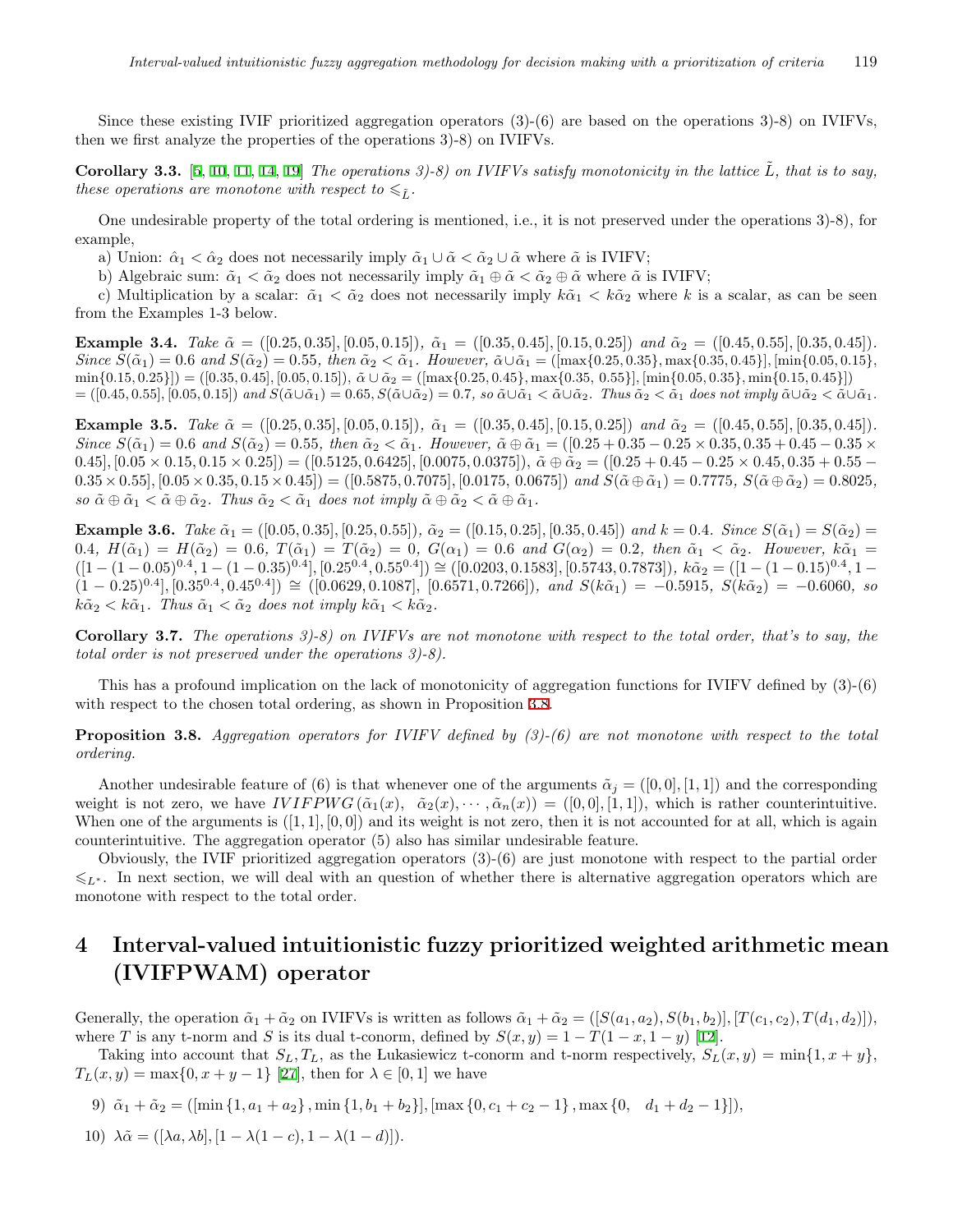Based on operations 9) and 10), Wang et al. [\[12](#page-12-20)] consequently obtained an IVIF weighted arithmetic mean (IV-IFWAM).

$$
IVIFWAM\left(\tilde{\alpha}_{1},\tilde{\alpha}_{2},\cdots,\tilde{\alpha}_{n}\right)=\sum_{j=1}^{n}w_{j}\tilde{\alpha}_{j}=\left(\left[\sum_{j=1}^{n}w_{j}a_{j},\sum_{j=1}^{n}w_{j}b_{j}\right],\left[\sum_{j=1}^{n}w_{j}c_{j},\sum_{j=1}^{n}w_{j}d_{j}\right]\right)
$$
\n(7)

Based on the IVIFWAM (7), an IVIF prioritized arithmetic mean (IVIFPAM) is defined as follows:

**Definition 4.1.** Let  $C_1, C_2, \cdots, C_n$  be a collection of criteria with a prioritization between the criteria expressed by the *linear ordering*  $C_1 \succ C_2 \succ \cdots \succ C_n$ . Thus here there is a linear ordering among the criteria. The criteria  $C_i$  have a higher priority than  $C_k$  if  $j < k$ . For each criteria  $C_j$ , an IVIFV  $\tilde{\alpha}_j \in \Omega$  indicating its satisfaction to criteria  $C_j$ , then *the IVIFPAM operator is a mapping*  $\Omega^n \to \Omega$  *for any alternative such that* 

$$
IVIFPAM\left(\tilde{\alpha}_{1}(x),\tilde{\alpha}_{2}(x),\cdots,\tilde{\alpha}_{n}(x)\right)=\sum_{j=1}^{n}w_{j}\tilde{\alpha}_{j}=\left(\left[\sum_{j=1}^{n}w_{j}a_{j},\sum_{j=1}^{n}w_{j}b_{j}\right],\left[\sum_{j=1}^{n}w_{j}c_{j},\sum_{j=1}^{n}w_{j}d_{j}\right]\right)
$$
\n(8)

where  $w_j = T_j/T$ ,  $T_1 = 1$ , and for  $j > 1$ ,  $T_j = \prod_{k=1}^{j-1} s(\tilde{\alpha}_k)$ ,  $s(\tilde{\alpha}_k) = (2 + a_k + b_k - c_k - d_k)/4$  and  $T = \sum_{j=1}^{n} T_j$ .

<span id="page-5-0"></span>**Example 4.2.** *Consider a collection of criteria*  $\{C_1, C_2, C_3, C_4\}$  *with a prioritization between the criteria expressed by the following linear ordering:*  $C_1 \succ C_2 \succ C_3 \succ C_4$ .

*Assume for alternative x we have*

 $\tilde{\alpha}_1 = ([0.5, 0.6], [0.3, 0.4]), \ \tilde{\alpha}_2 = ([0.4, 0.6], [0.2, 0.4]), \tilde{\alpha}_3 = ([0.6, 0.7], [0.1, 0.3]), \ \tilde{\alpha}_4 = ([0.5, 0.8], [0.1, 0.2]).$ *We first calculate*

 $S(\tilde{\alpha}_1) = (2 + 0.5 + 0.6 - 0.3 - 0.4)/4 = 0.6$ ,

 $S(\tilde{\alpha}_2) = (2 + 0.4 + 0.6 - 0.2 - 0.4)/4 = 0.6$ ,

 $S(\tilde{\alpha}_3) = (2 + 0.6 + 0.7 - 0.1 - 0.3)/4 = 0.725$ .

*Using this we get*

 $T_1 = 1, T_2 = S(\tilde{\alpha}_1) = 0.6, T_3 = S(\tilde{\alpha}_1)S(\tilde{\alpha}_2) = 0.36, T_4 = S(\tilde{\alpha}_1)S(\tilde{\alpha}_2)S(\tilde{\alpha}_3) = 0.261, T = \sum_{k=1}^{4} T_k = 2.221.$ *From this we obtain*

 $w_1 = T_1/T = 0.4502, \ w_2 = T_2/T = 0.2702, \ w_3 = T_3/T = 0.1621, \ w_4 = T_4/T = 0.1175.$ *We now calculate*

$$
\tilde{\alpha}(x) = \left( \left[ \sum_{j=1}^{4} w_j a_j, \sum_{j=1}^{4} w_j b_j \right], \left[ \sum_{j=1}^{4} w_j c_j, \sum_{j=1}^{4} w_j d_j \right] \right) = ([0.4892, 0.6397], [0.2171, 0.3603])
$$

Note that the prioritized aggregation operators proposed by Yu et al. [[19\]](#page-12-15) and Li et al. [\[10](#page-12-16)] are not suitable to be utilized in Example [4.2,](#page-5-0) for the parameters  $\tilde{\alpha}_j$  ( $j = 1, 2, 3, 4$ ) are not the elements of the lattice *L* but the ones of the set  $\tilde{\Omega}$ .

We now look at some further properties of the proposed IVIFPAM (8). We recall  $C_1, C_2, \cdots, C_n$  be a collection of criteria with a prioritization between the criteria expressed by the linear ordering  $C_1 \succ C_2 \succ \cdots \succ C_n$ , and the criteria  $C_i$  have a higher priority than  $C_k$  if  $j < k$ . For each criteria  $C_j$ , an IVIFV  $\tilde{\alpha}_j = ([a_j, b_j], [c_j, d_j]) \in \tilde{\Omega}$  indicating its satisfaction to criteria  $C_i$ .

**Proposition 4.3.** *(Idempotency)* If all  $\tilde{\alpha}_i$   $(j = 1, 2, \dots, n)$  are equal, i.e.  $\tilde{\alpha}_i = \tilde{\alpha} = ([a, b], [c, d])$ , for all j, then

$$
IVIFPAM\left(\tilde{\alpha}_{1},\tilde{\alpha}_{2},\cdots,\tilde{\alpha}_{n}\right)=\tilde{\alpha},
$$

(9)

(10)

where  $w_j = T_j/T$ ,  $T_1 = 1$ , and for  $j > 1$ ,  $T_j = \prod_{k=1}^{j-1} s(\tilde{\alpha}_k)$ ,  $s(\tilde{\alpha}_k) = (2 + a_k + b_k - c_k - d_k)/4$  and  $T = \sum_{j=1}^{n} T_j$ .

**Proposition 4.4.** *(Boundary)* If  $\tilde{\beta} = \min{\{\tilde{\alpha}_1, \tilde{\alpha}_2, \cdots, \tilde{\alpha}_n\}}$  and  $\tilde{\gamma} = \max{\{\tilde{\alpha}_1, \tilde{\alpha}_2, \cdots, \tilde{\alpha}_n\}}$ , then

$$
\tilde{\beta} \leq IVIFPAM\left(\tilde{\alpha}_1, \tilde{\alpha}_2, \cdots, \tilde{\alpha}_n\right) \leq \tilde{\gamma},
$$

where  $w_j = T_j/T$ ,  $T_1 = 1$ , and for  $j > 1$ ,  $T_j = \prod_{k=1}^{j-1} S(\tilde{\alpha}_k)$ ,  $S(\tilde{\alpha}_k) = (2 + a_k + b_k - c_k - d_k)/4$  and  $T = \sum_{j=1}^{n} T_j$ .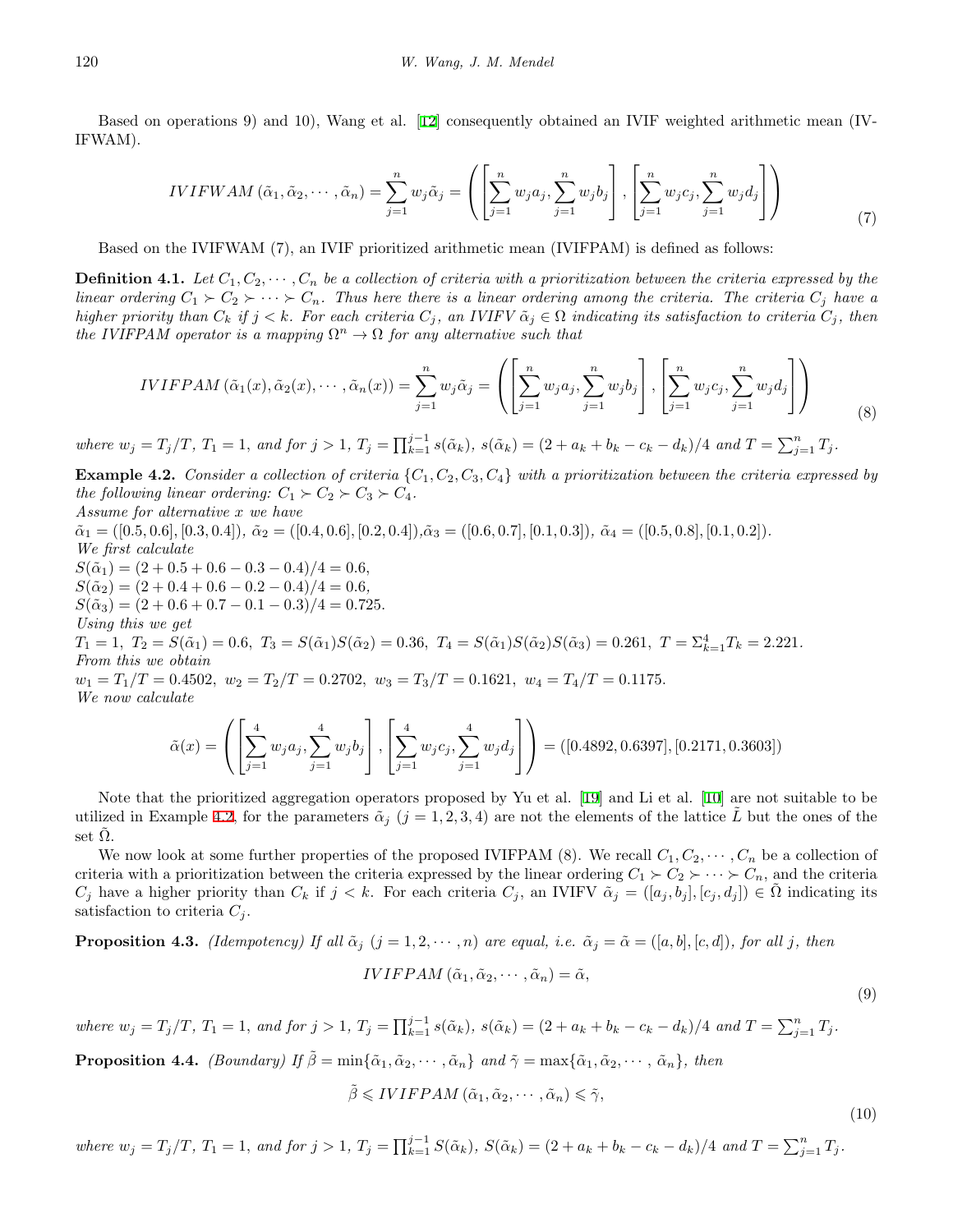*Proof.* Let  $IVIFPAM\left(\tilde{\alpha}_1, \tilde{\alpha}_2, \cdots, \tilde{\alpha}_n\right) = \left(\left[\sum_{j=1}^n w_j a_j, \sum_{j=1}^n w_j b_j\right], \left[\sum_{j=1}^n w_j c_j, \sum_{j=1}^n w_j d_j\right]\right) = \tilde{\alpha}$  Since  $\tilde{\beta} =$  $\min{\{\tilde{\alpha}_1, \tilde{\alpha}_2, \cdots, \tilde{\alpha}_n\}}$ , then  $\tilde{\beta} \leq \tilde{\alpha}_j$ ,

Case 1. For all j,  $S(\tilde{\beta}) \leqslant S(\tilde{\alpha}_j)$  and at least one of these inequalities holds strictly, i.e.,  $S(\tilde{\beta}) \leqslant (2 + a_j + b_j - c_j - d_j)/4$ , then

$$
S(\tilde{\beta}) < \sum_{j=1}^{n} w_j \frac{(2 + a_j + b_j - c_j - d_j)}{4} \text{ i.e., } S(\tilde{\beta}) < S(\tilde{\alpha}). \tag{11}
$$

Case 2. For all j,  $S(\tilde{\beta}) = S(\tilde{\alpha})$ ,  $H(\tilde{\beta}) \leq H(\tilde{\alpha}_j)$  and at least one of these inequalities holds strictly, i.e.,  $S(\tilde{\beta}) = (2 + a_j + a_j)$ *b*<sub>*j*</sub> − *c*<sub>*j*</sub> − *d*<sub>*j*</sub>)/4 and *H*( $\tilde{\beta}$ ) ≤ (*a*<sub>*j*</sub> + *b*<sub>*j*</sub> + *c*<sub>*j*</sub> + *d*<sub>*j*</sub>)/2, then

$$
S(\tilde{\beta}) = \sum_{j=1}^{n} w_j \frac{(2 + a_j + b_j - c_j - d_j)}{4} \text{ and } H(\tilde{\beta}) < \sum_{j=1}^{n} w_j \frac{(a_j + b_j + c_j + d_j)}{2}. \text{ i.e., } S(\tilde{\beta}) = S(\tilde{\alpha}) \& H(\tilde{\beta}) < H(\tilde{\alpha}).
$$
\n(12)

Case 3. For all *j*,  $S(\tilde{\beta}) = S(\tilde{\alpha})$ ,  $H(\tilde{\beta}) = H(\tilde{\alpha})$ ,  $T(\tilde{\beta}) \geq T(\tilde{\alpha}_i)$  and at least one of these inequalities holds strictly, i.e.,  $S(\tilde{\beta}) = (2 + a_j + b_j - c_j - d_j)/4$ ,  $H(\tilde{\beta}) = (a_j + b_j + c_j + d_j)/2$  and  $T(\tilde{\beta}) \geq b_j + c_j - a_j - d_j$ , then

$$
S(\tilde{\beta}) = \sum_{j=1}^{n} w_j \frac{(2 + a_j + b_j - c_j - d_j)}{4}, \quad H(\tilde{\beta}) = \sum_{j=1}^{n} w_j \frac{(a_j + b_j + c_j + d_j)}{2}
$$

and

$$
T(\tilde{\beta}) > \sum_{j=1}^{n} w_j (b_j + c_j - a_j - d_j), \text{ i.e., } S(\tilde{\beta}) = S(\tilde{\alpha}) \& H(\tilde{\beta}) = H(\tilde{\alpha}) \& T(\tilde{\beta}) > T(\tilde{\alpha}).
$$
\n(13)

Case 4. For all j,  $S(\tilde{\beta}) = S(\tilde{\alpha})$ ,  $H(\tilde{\beta}) = H(\tilde{\alpha})$ ,  $H(\tilde{\beta}) = H(\tilde{\alpha})$  and  $G(\tilde{\beta}) \ge G(\tilde{\alpha}_j)$ , i.e.,  $S(\tilde{\beta}) = (2 + a_j + b_j - c_j - d_j)/4$ ,  $H(\tilde{\beta}) = (a_j + b_j + c_j + d_j)/2$  and  $T(\tilde{\beta}) = b_j + c_j - a_j - d_j$  and  $G(\tilde{\beta}) \geq b_j + d_j - a_j - c_j$ , then

$$
S(\tilde{\beta}) = \sum_{j=1}^{n} w_j \frac{(2 + a_j + b_j - c_j - d_j)}{4}, \quad H(\tilde{\beta}) = \sum_{j=1}^{n} w_j \frac{(a_j + b_j + c_j + d_j)}{2},
$$
  

$$
T(\tilde{\beta}) = \sum_{j=1}^{n} w_j (b_j + c_j - a_j - d_j) \quad \text{and} \quad G(\tilde{\beta}) \geqslant \sum_{j=1}^{n} w_j (b_j + d_j - a_j - c_j).
$$
  

$$
S(\tilde{\beta}) = S(\tilde{\alpha}) \& H(\tilde{\beta}) = H(\tilde{\alpha}) \& T(\tilde{\beta}) = T(\tilde{\alpha}) \& G(\tilde{\beta}) \geqslant T(\tilde{\alpha}).
$$
 (14)

i.e.,

Based on (11) - (14), we get  $\hat{\beta} \leq IVIFPAM(\tilde{\alpha}_1, \tilde{\alpha}_2, \cdots, \tilde{\alpha}_n)$ . Similarly, we have  $IVIFPAM(\tilde{\alpha}_1, \tilde{\alpha}_2, \cdots, \tilde{\alpha}_n) \leq \tilde{\gamma}$ .  $\Box$ 

For linear ordered criteria, Yager [\[18](#page-12-13)] obtained a prioritized averaging aggregation operator, and showed that this aggregation method was monotonic.

<span id="page-6-0"></span>**Lemma 4.5.** [[18](#page-12-13)] Suppose  $C_1, C_2, \cdots, C_n$  be a collection of criteria with a prioritization between the criteria expressed by the linear ordering  $C_1 \succ C_2 \succ \cdots \succ C_n$ , and the criteria  $C_j$  have a higher priority than  $C_k$  if  $j < k$ ,  $\{a_1, a_2, \cdots, a_n\}$ and  $\{b_1, b_2, \dots, b_n\}$  be two collection of satisfaction to criteria belong to [0,1], for all j,  $a_j \leq b_j$ , then

$$
\sum_{j=1}^{n} w_j a_j \leqslant \sum_{j=1}^{n} w'_j b_j \tag{15}
$$

where  $w_j = T_j/T$ ,  $T_1 = 1$ , for  $j > 1$ ,  $T_j = \prod_{k=1}^{j-1} a_k$  and  $T = \sum_{j=1}^n T_j$ ;  $w'_j = \frac{T'_j}{T'}$ ,  $T'_1 = 1$ , for  $j > 1$ ,  $T'_j = \prod_{k=1}^{j-1} b_k$  and  $T' = \sum_{j=1}^{n} T'_j$ .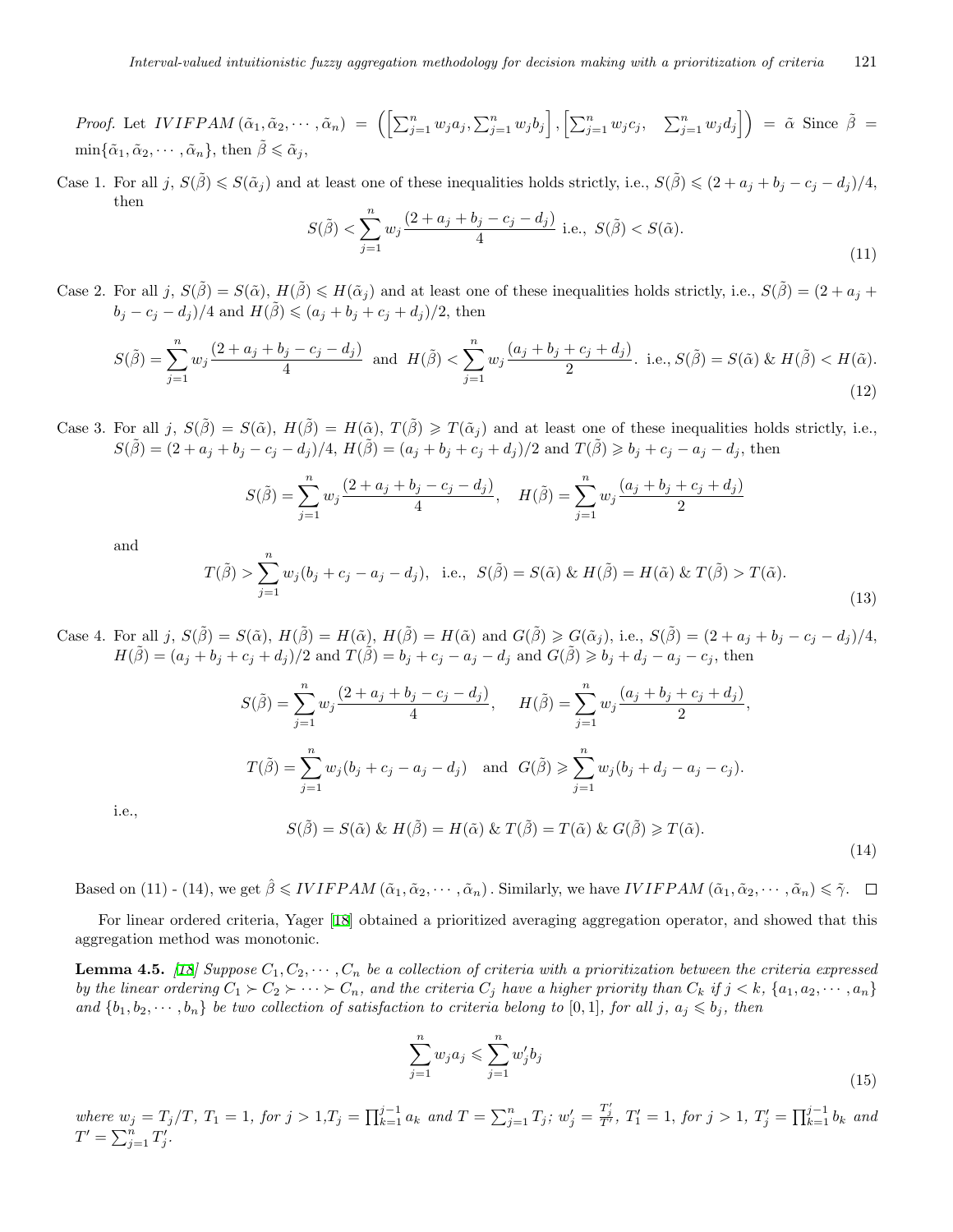**Proposition 4.6.** (Monotonicity) If  $\tilde{\alpha}_j = ([a_j, b_j], [c_j, d_j])$ ,  $\tilde{\beta}_j = ([a'_j, b'_j], [c'_j, d'_j])$  and  $\tilde{\alpha}_j \leq \tilde{\beta}_j$  for all j, then

$$
IVIFPAM\left(\tilde{\alpha}_{1},\tilde{\alpha}_{2},\cdots,\tilde{\alpha}_{n}\right) \leq IVIFPAM\left(\tilde{\beta}_{1},\tilde{\beta}_{2},\cdots,\tilde{\beta}_{n}\right),\tag{16}
$$

where  $w_j = T_j/T$ ,  $T_1 = 1$ , and for  $j > 1$ ,  $T_j = \prod_{k=1}^{j-1} S(\tilde{\alpha}_k)$ ,  $T = \sum_{j=1}^{n} T_j$  and  $S(\tilde{\alpha}_k) = (2 + a_k + b_k - c_k - d_k)/4$ ;  $w'_{j} = \frac{T'_{j}}{T'}$ ,  $T'_{1} = 1$ , for  $j > 1$ ,  $T'_{j} = \prod_{k=1}^{j-1} S(\tilde{\beta}_{k})$ ,  $T' = \sum_{j=1}^{n} T'_{j}$  and  $S(\tilde{\beta}_{k}) = (2 + a'_{k} + b'_{k} - c'_{k} - d'_{k})/4$ .

*Proof.* Let *IVIFPAM* 
$$
(\tilde{\alpha}_1, \tilde{\alpha}_2, \dots, \tilde{\alpha}_n) = (\left[\sum_{j=1}^n w_j a_j, \sum_{j=1}^n w_j b_j\right], \left[\sum_{j=1}^n w_j c_j, \sum_{j=1}^n w_j d_j\right]) = \tilde{\alpha}
$$
 and *IVIFPAM*  $(\tilde{\beta}_1, \tilde{\beta}_2, \dots, \tilde{\beta}_n) = (\left[\sum_{j=1}^n w'_j a'_j, \sum_{j=1}^n w'_j b'_j\right], \left[\sum_{j=1}^n w'_j c'_j, \sum_{j=1}^n w'_j d'_j\right]) = \tilde{\beta}$ . Since for all  $j, \tilde{\alpha}_j \leq \tilde{\beta}_j$ , then

Case 1.  $S(\tilde{\alpha}_j) \leqslant S(\tilde{\beta}_j)$  for all j and at least one of these inequalities holds strictly, i.e.,  $\{\tilde{s}(\tilde{\alpha}_1), S(\tilde{\alpha}_2), \cdots, S(\tilde{\alpha}_n)\}\$ and  $\{S(\tilde{\beta}_1), S(\tilde{\beta}_2), \cdots, S(\tilde{\beta}_n)\}$  be two collection of real numbers belong to [0, 1]. Based on Lemma [4.5](#page-6-0), we have

$$
\sum_{j=1}^{n} w_j S(\tilde{\alpha}_j) < \sum_{j=1}^{n} w'_j S(\tilde{\beta}_j) \tag{17}
$$

where  $w_j = T_j/T$ ,  $T_1 = 1$ , and for  $j > 1$ ,  $T_j = \prod_{k=1}^{j-1} S(\tilde{\alpha}_k)$  and  $T = \sum_{j=1}^{n} T_j$ ;  $w'_j = \frac{T'_j}{T'}$ ,  $T'_1 = 1$ , for  $j > 1$ ,  $T'_j =$  $\prod_{k=1}^{j-1} S(\tilde{\beta}_k)$  and  $T' = \sum_{j=1}^{n} T'_j$ . Inequality (17) is equivalent to

$$
\sum_{j=1}^{n} w_j \frac{2 + a_j + b_j - c_j - d_j}{4} < \sum_{j=1}^{n} w'_j \frac{2 + a'_j + b'_j - c'_j - d'_j}{4} \quad \text{i.e.,} \quad S(\tilde{\alpha}) < S(\tilde{\beta});\tag{18}
$$

Case 2.  $S(\tilde{\alpha}_j) = S(\tilde{\beta}_j)$  and  $H(\tilde{\alpha}_j) \leq H(\tilde{\beta}_j)$  for all *j* and at least one of these inequalities holds strictly. On one hand, since for all j,  $S(\tilde{\alpha}_j) = S(\tilde{\beta}_j)$  (here  $\{S(\tilde{\alpha}_1), S(\tilde{\alpha}_2), \cdots, S(\tilde{\alpha}_n)\}\$  and  $\{S(\tilde{\beta}_1), S(\tilde{\beta}_2), \cdots, S(\tilde{\beta}_n)\}\$  be two collection of real numbers belong to [0*,* 1]), based on Lemma [4.5,](#page-6-0) we have

$$
\sum_{j=1}^{n} w_j S(\tilde{\alpha}_j) = \sum_{j=1}^{n} w'_j S(\tilde{\beta}_j)
$$
\n(19)

where  $w_j = w'_j = T_j/T$ ,  $T_1 = 1$ , and for  $j > 1$ ,  $T_j = \prod_{k=1}^{j-1} S(\tilde{\alpha}_k)$  and  $T = \sum_{j=1}^{n} T_j$ . Equality (19) is equivalent to

$$
\sum_{j=1}^{n} w_j \frac{2 + a_j + b_j - c_j - d_j}{4} = \sum_{j=1}^{n} w'_j \frac{2 + a'_j + b'_j - c'_j - d'_j}{4} \quad \text{i.e.,} \quad S(\tilde{\alpha}) = S(\tilde{\beta});\tag{20}
$$

On the other hand, since for all  $j$ ,  $H(\tilde{\alpha}_j) \leq H(\tilde{\beta}_j)$  and at least one of these inequalities holds strictly, i.e.,

$$
\frac{a_j + b_j + c_j + d_j}{2} \leqslant \frac{a'_j + b'_j + c'_j + d'_j}{2}, \quad j = 1, 2, \cdots, n,
$$

we can get

$$
\sum_{j=1}^{n} w_j \frac{a_j + b_j + c_j + d_j}{2} < \sum_{j=1}^{n} w'_j \frac{a'_j + b'_j + c'_j + d'_j}{2} \tag{21}
$$

where  $w_j = w'_j = T_j/T$ ,  $T_1 = 1$ , and for  $j > 1$ ,  $T_j = \prod_{k=1}^{j-1} S(\tilde{\alpha}_k)$  and  $T = \sum_{j=1}^{n} T_j$ . Inequality  $(21)$  is equivalent to *H*(˜*α*) *< H*(*β*˜)*.*

$$
(\tilde{\alpha}) < H(\beta).
$$

(22)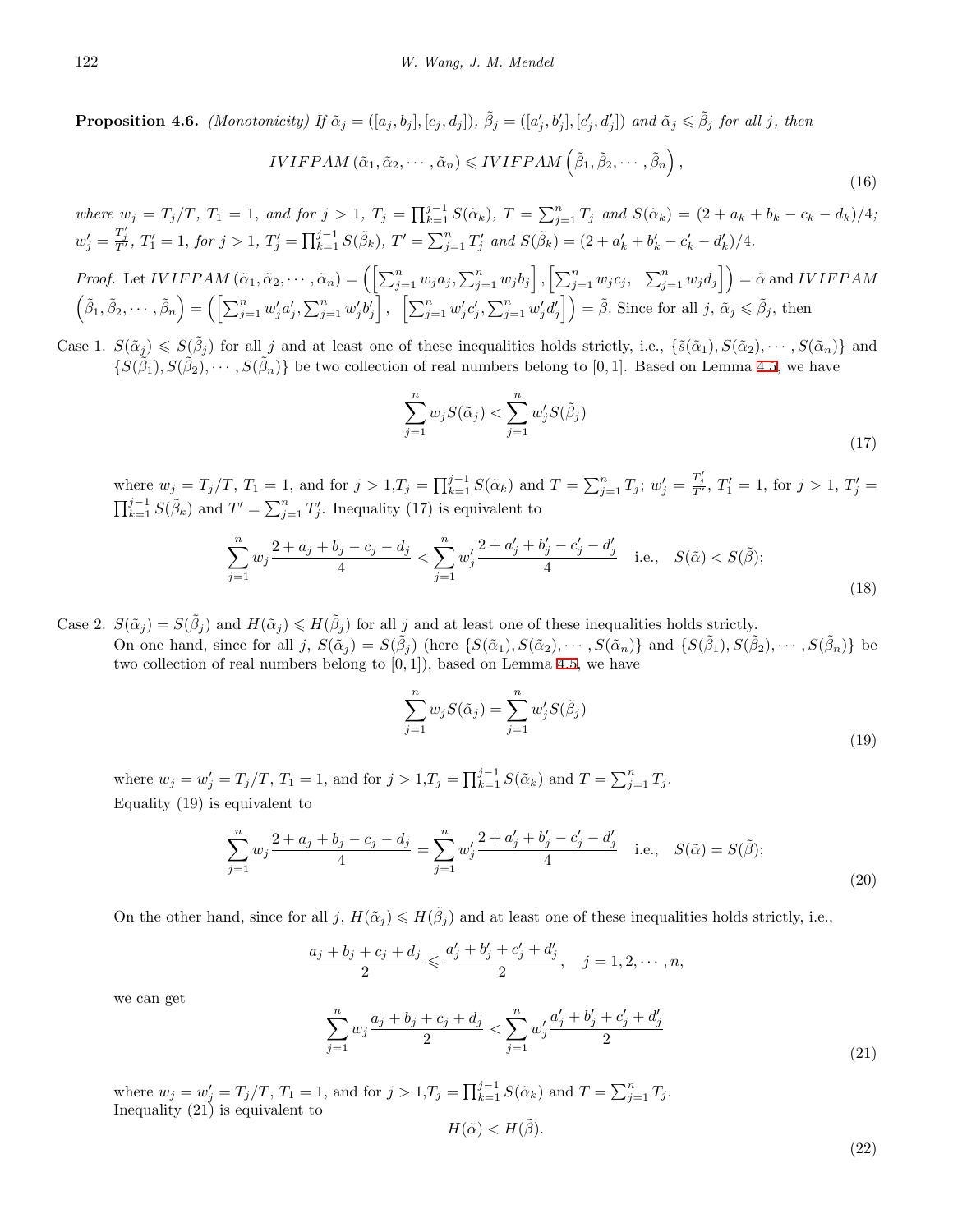Case 3. For all j,  $S(\tilde{\alpha}_j) = S(\tilde{\beta}_j)$ ,  $H(\tilde{\alpha}_j) = H(\tilde{\beta}_j)$ ,  $T(\tilde{\alpha}_j) \ge T(\tilde{\beta}_j)$  and at least one of these inequalities holds strictly. On one hand, since for all *j*,  $S(\tilde{\alpha_j}) = S(\tilde{\beta_j})$ ,  $H(\tilde{\alpha_j}) = H(\tilde{\beta_j})$ , then we have

$$
\sum_{j=1}^{n} w_j S(\tilde{\alpha}_j) = \sum_{j=1}^{n} w'_j S(\tilde{\beta}_j), \text{ and } \sum_{j=1}^{n} w_j H(\tilde{\alpha}_j) = \sum_{j=1}^{n} w'_j H(\tilde{\beta}_j)
$$
\n(23)

where  $w_j = w'_j = T_j/T$ ,  $T_1 = 1$ , and for  $j > 1$ ,  $T_j = \prod_{k=1}^{j-1} S(\tilde{\alpha}_k)$  and  $T = \sum_{j=1}^{n} T_j$ . Inequalities  $(23)$  are equivalent to

$$
S(\tilde{\alpha}) = S(\tilde{\beta}), \quad H(\tilde{\alpha}) = H(\tilde{\beta}).
$$
\n(24)

On the other hand, since for all  $j, T(\tilde{\alpha}_j) \geq T(\tilde{\beta}_j)$  and at least one of these inequalities holds strictly, i.e.,

$$
b_j + c_j - a_j - d_j \ge b'_j + c'_j - a'_j - d'_j, \quad j = 1, 2, \dots, n,
$$

we can get

$$
\sum_{j=1}^{n} w_j (b_j + c_j - a_j - d_j) > \sum_{j=1}^{n} w'_j (b'_j + c'_j - a'_j - d'_j)
$$
\n(25)

where  $w_j = w'_j = T_j/T$ ,  $T_1 = 1$ , and for  $j > 1$ ,  $T_j = \prod_{k=1}^{j-1} S(\tilde{\alpha}_k)$  and  $T = \sum_{j=1}^{n} T_j$ . Inequality (25) is equivalent to  $T(\tilde{\alpha}) > T(\tilde{\beta})$ 

$$
(\alpha) > 1 \, (\beta).
$$
 (26)

Case 4. For all j,  $S(\tilde{\alpha}_j) = S(\tilde{\beta}_j)$ ,  $H(\tilde{\alpha}_j) = H(\tilde{\beta}_j)$ ,  $T(\tilde{\alpha}_j) = T(\tilde{\beta}_j)$ ,  $G(\tilde{\alpha}_j) \geq G(\tilde{\beta}_j)$  and at least one of these inequalities holds strictly.

On one hand, since for all j,  $S(\tilde{\alpha}_j) = S(\tilde{\beta}_j)$ ,  $H(\tilde{\alpha}_j) = H(\tilde{\beta}_j)$  and  $T(\tilde{\alpha}_j) = T(\tilde{\beta}_j)$ , then we have

$$
\sum_{j=1}^{n} w_j S(\tilde{\alpha}_j) = \sum_{j=1}^{n} w'_j S(\tilde{\beta}_j); \quad \sum_{j=1}^{n} w_j H(\tilde{\alpha}_j) = \sum_{j=1}^{n} w'_j H(\tilde{\beta}_j); \quad \sum_{j=1}^{n} w_j T(\tilde{\alpha}_j) = \sum_{j=1}^{n} w'_j T(\tilde{\beta}_j).
$$
\n(27)

where  $w_j = w'_j = T_j/T$ ,  $T_1 = 1$ , and for  $j > 1$ ,  $T_j = \prod_{k=1}^{j-1} S(\tilde{\alpha}_k)$  and  $T = \sum_{j=1}^{n} T_j$ . Inequalities  $(27)$  are equivalent to

$$
S(\tilde{\alpha}) = S(\tilde{\beta}), \quad H(\tilde{\alpha}) = H(\tilde{\beta}), \quad T(\tilde{\alpha}) = T(\tilde{\beta}).
$$
\n(28)

On the other hand, since for all  $j$ ,  $G(\tilde{\alpha}_j) \geq G(\tilde{\beta}_j)$  and at least one of these inequalities holds strictly, i.e.,

$$
b_j + d_j - a_j - c_j \ge b'_j + d'_j - a'_j - c'_j, \quad j = 1, 2, \cdots, n,
$$

we can get

$$
\sum_{j=1}^{n} w_j (b_j + d_j - a_j - c_j) < \sum_{j=1}^{n} w'_j (b'_j + d'_j - a'_j - c'_j) \tag{29}
$$

where  $w_j = w'_j = T_j/T$ ,  $T_1 = 1$ , and for  $j > 1$ ,  $T_j = \prod_{k=1}^{j-1} S(\tilde{\alpha}_k)$  and  $T = \sum_{j=1}^{n} T_j$ . Inequality (29) is equivalent to

$$
G(\tilde{\alpha}) > G(\tilde{\beta}).
$$

According to the results of the four cases, we can obtain  $\tilde{\alpha} \leq \tilde{\beta}$ , i.e.,

$$
IVIFPAM\left(\tilde{\alpha}_{1},\tilde{\alpha}_{2},\cdots,\tilde{\alpha}_{n}\right)\leqslant IVIFPAM\left(\tilde{\beta}_{1},\tilde{\beta}_{2},\cdots,\tilde{\beta}_{n}\right),
$$

 $\Box$ 

(30)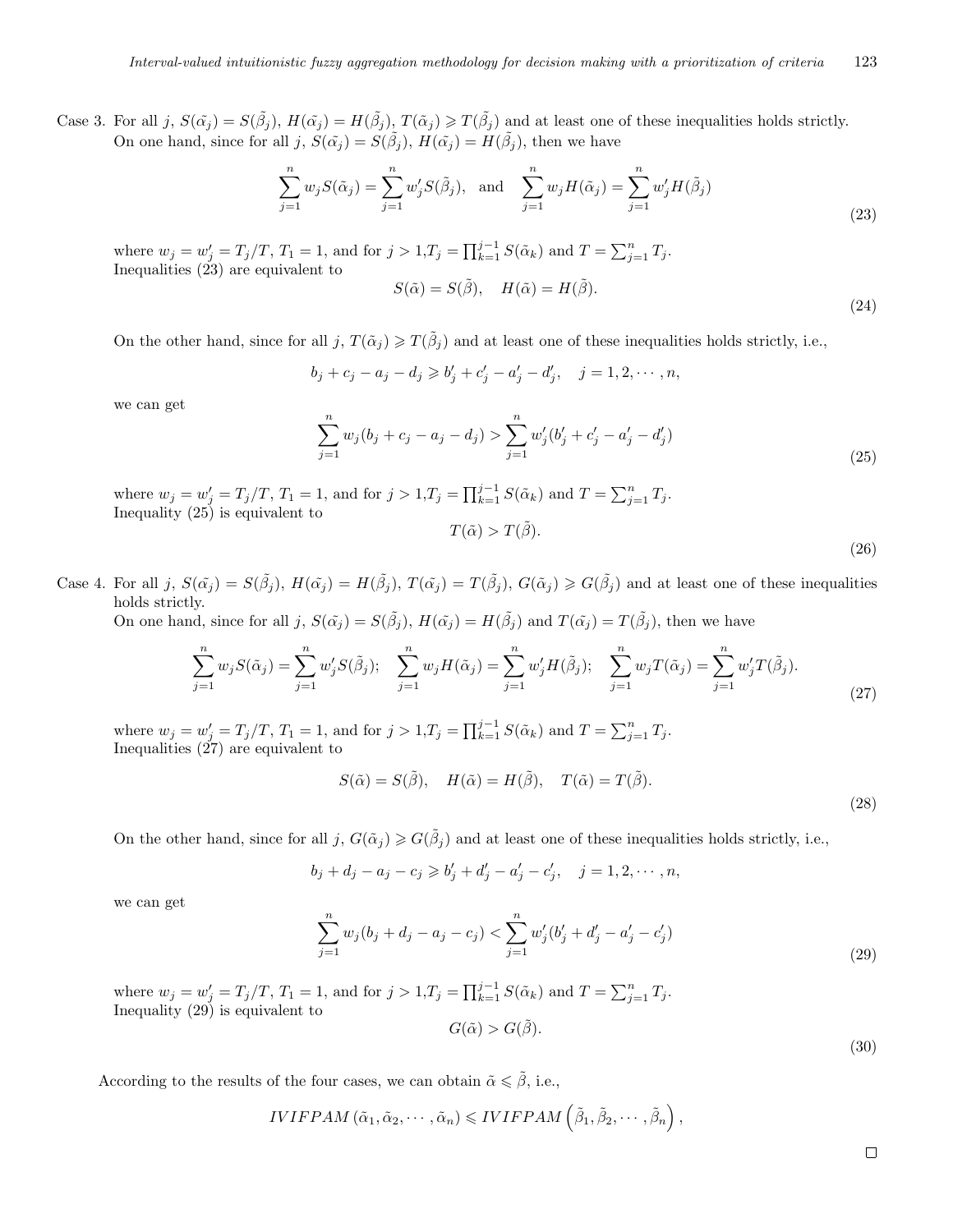### **5 Illustrative example**

In this section, we take an example that a panel of decision makers of a Chinese university recruit overseas outstanding teachers (from the reference  $([19])$  $([19])$  $([19])$ ) so as to illustrate the practicability of the IVIFPAM).

In order to strengthen academic education and promote the building of teaching body, the school of management in a Chinese university wants to recruit overseas outstanding teachers. This recruitment has been raised great attention from the school, the university president  $d_1$ , the dean of management school  $d_2$ , and the human resource officer  $d_3$ sets up the panel of decision makers which will take the whole responsibility for this recruitment. They made strict evaluation for five candidates  $x_i$  ( $i = 1, 2, \dots, 5$ ) from four aspects, namely morality  $C_1$ , research capability  $C_2$ , teaching skill *C*<sup>3</sup> and education background *C*4. The university president have the absolute priority for decision making, the dean of the management school comes next, i.e., the prioritization (important) relationship for the decision makers is  $d_1 \succ d_2 \succ d_3$ . Besides, this recruitment will be in strict accordance with the principle of combine ability with political integrity. The prioritization relationship for the criteria is as below,  $C_1 \succ C_2 \succ C_3 \succ C_4$ . Three decision makers  $d_i$  $(i = 1, 2, 3)$  evaluate the candidates  $x_i$   $(i = 1, 2, \dots, 5)$  with respect to the criteria  $C_j$   $(j = 1, 2, 3, 4)$  and construct three interval-valued intuitionistic fuzzy decision  $\tilde{R}_l = (\tilde{r}_{ij}^l)_{5 \times 4}$  (*l* = 1, 2, 3) (see Tables 1-3).

Table 1: Interval-valued intuitionistic fuzzy decision matrix  $\tilde{R}_1$ .

|                                |                          | $C_1$ $C_2$ $C_3$ $C_4$  |                          |
|--------------------------------|--------------------------|--------------------------|--------------------------|
| $x_1$ ([0.6, 0.8], [0.1, 0.2]) | ([0.2, 0.4], [0.4, 0.5]) | ([0.6, 0.7], [0.2, 0.3]) | ([0.4, 0.5], [0.2, 0.4]) |
| $x_2$ ([0.4, 0.7], [0.0, 0.1]) | ([0.5, 0.7], [0.1, 0.2]) | ([0.7, 0.8], [0.1, 0.2]) | ([0.7, 0.8], [0.1, 0.2]) |
| $x_3$ ([0.3, 0.7], [0.2, 0.3]) | ([0.2, 0.4], [0.4, 0.5]) | ([0.1, 0.4], [0.4, 0.5]) | ([0.3, 0.4], [0.4, 0.6]) |
| $x_4$ ([0.7, 0.8], [0.1, 0.2]) | ([0.2, 0.3], [0.4, 0.6]) | ([0.6, 0.8], [0.0, 0.2]) | ([0.6, 0.8], [0.0, 0.2]) |
| $x_5$ ([0.5, 0.6], [0.3, 0.4]) | ([0.7, 0.8], [0.0, 0.1]) | ([0.2, 0.4], [0.4, 0.5]) | ([0.1, 0.3], [0.4, 0.6]) |

Table 2: Interval-valued intuitionistic fuzzy decision matrix  $\tilde{R}_2$ .

|                                | $C_1$ $C_2$ $C_3$ $C_4$  |                          |                          |
|--------------------------------|--------------------------|--------------------------|--------------------------|
| $x_1$ ([0.2, 0.4], [0.4, 0.5]) | ([0.6, 0.7], [0.1, 0.2]) | ([0.5, 0.7], [0.1, 0.2]) | ([0.5, 0.7], [0.1, 0.2]) |
| $x_2$ ([0.6, 0.8], [0.0, 0.2]) | ([0.2, 0.3], [0.4, 0.6]) | ([0.7, 0.8], [0.1, 0.2]) | ([0.2, 0.4], [0.4, 0.5]) |
| $x_3$ ([0.1, 0.4], [0.4, 0.5]) | ([0.8, 0.9], [0.0, 0.1]) | ([0.1, 0.4], [0.2, 0.5]) | ([0.4, 0.7], [0.2, 0.3]) |
| $x_4$ ([0.6, 0.8], [0.0, 0.2]) | ([0.3, 0.8], [0.0, 0.1]) | ([0.2, 0.3], [0.4, 0.6]) | ([0.6, 0.7], [0.2, 0.3]) |
| $x_5$ ([0.2, 0.4], [0.5, 0.6]) | ([0.6, 0.7], [0.2, 0.3]) | ([0.6, 0.8], [0.0, 0.2]) | ([0.1, 0.4], [0.3, 0.5]) |

Table 3: Interval-valued intuitionistic fuzzy decision matrix  $\tilde{R}_3$ .

|                                | $C_1$ $C_2$ $C_3$ $C_4$  |                          |                          |
|--------------------------------|--------------------------|--------------------------|--------------------------|
| $x_1$ ([0.2, 0.4], [0.4, 0.5]) | ([0.2, 0.4], [0.4, 0.5]) | ([0.4, 0.7], [0.0, 0.1]) | ([0.7, 0.9], [0.0, 0.1]) |
| $x_2$ ([0.2, 0.3], [0.4, 0.6]) | ([0.2, 0.3], [0.4, 0.6]) | ([0.6, 0.7], [0.2, 0.3]) | ([0.5, 0.7], [0.1, 0.2]) |
| $x_3$ ([0.7, 0.9], [0.0, 0.1]) | ([0.3, 0.4], [0.4, 0.5]) | ([0.1, 0.3], [0.3, 0.5]) | ([0.2, 0.4], [0.4, 0.5]) |
| $x_4$ ([0.3, 0.8], [0.1, 0.2]) | ([0.1, 0.2], [0.4, 0.6]) | ([0.2, 0.3], [0.4, 0.5]) | ([0.3, 0.4], [0.4, 0.6]) |
| $x_5$ ([0.7, 0.8], [0.0, 0.2]) | ([0.3, 0.8], [0.0, 0.1]) | ([0.4, 0.7], [0.2, 0.3]) | ([0.6, 0.8], [0.0, 0.2]) |

Since all the criteria  $C_j$  ( $j = 1, 2, 3, 4$ ) are of the benefit type, then the criterion values do not need normalization, therefore, Based on the IVIFPAM operator, the main steps are as follows:

**Step 1.** Utilize the IVIFPAM operator (8) to aggregate the individual interval-valued intuitionistic fuzzy decision matrix  $\tilde{R}_l = (r_{ij}^l)_{5 \times 4}$  (1 = 1,2,3) into the collective intuitionistic fuzzy decision matrix  $\tilde{R} = (\tilde{r}_{ij})_{5 \times 4}$  (see Table 4).

$$
\tilde{r}_{ij} = IVIFPAM\left(\tilde{r}_{ij}^l, \tilde{r}_{ij}^2, \tilde{r}_{ij}^3\right) = \sum_{l=1}^3 w_{ij}^l \tilde{r}_{ij}^l = \left( \left[ \sum_{l=1}^3 w_{ij}^l a_{ij}^l, \sum_{l=1}^3 w_{ij}^l b_{ij}^l \right], \left[ \sum_{l=1}^3 w_{ij}^l c_{ij}^l, \sum_{l=1}^3 w_{ij}^l d_{ij}^l \right] \right) = [a_{ij}, b_{ij}], [c_{ij}, d_{ij}]
$$
\n(31)

where  $w_{ij}^l = T_{ij}^l / T_{ij}$ ,  $(l = 1, 2, 3)$ ;  $T_{ij}^1 = 1$ ,  $T_{ij}^2 = s(\tilde{r}_{ij}^1)$ ,  $T_{ij}^3 = s(\tilde{r}_{ij}^1) \times s(\tilde{r}_{ij}^2)$  and  $T_{ij} = \sum_{l=1}^3 T_{ij}^l$ ,  $i = 1, 2, \cdots, 5; j =$ 1*,* 2*,* 3*,* 4*.*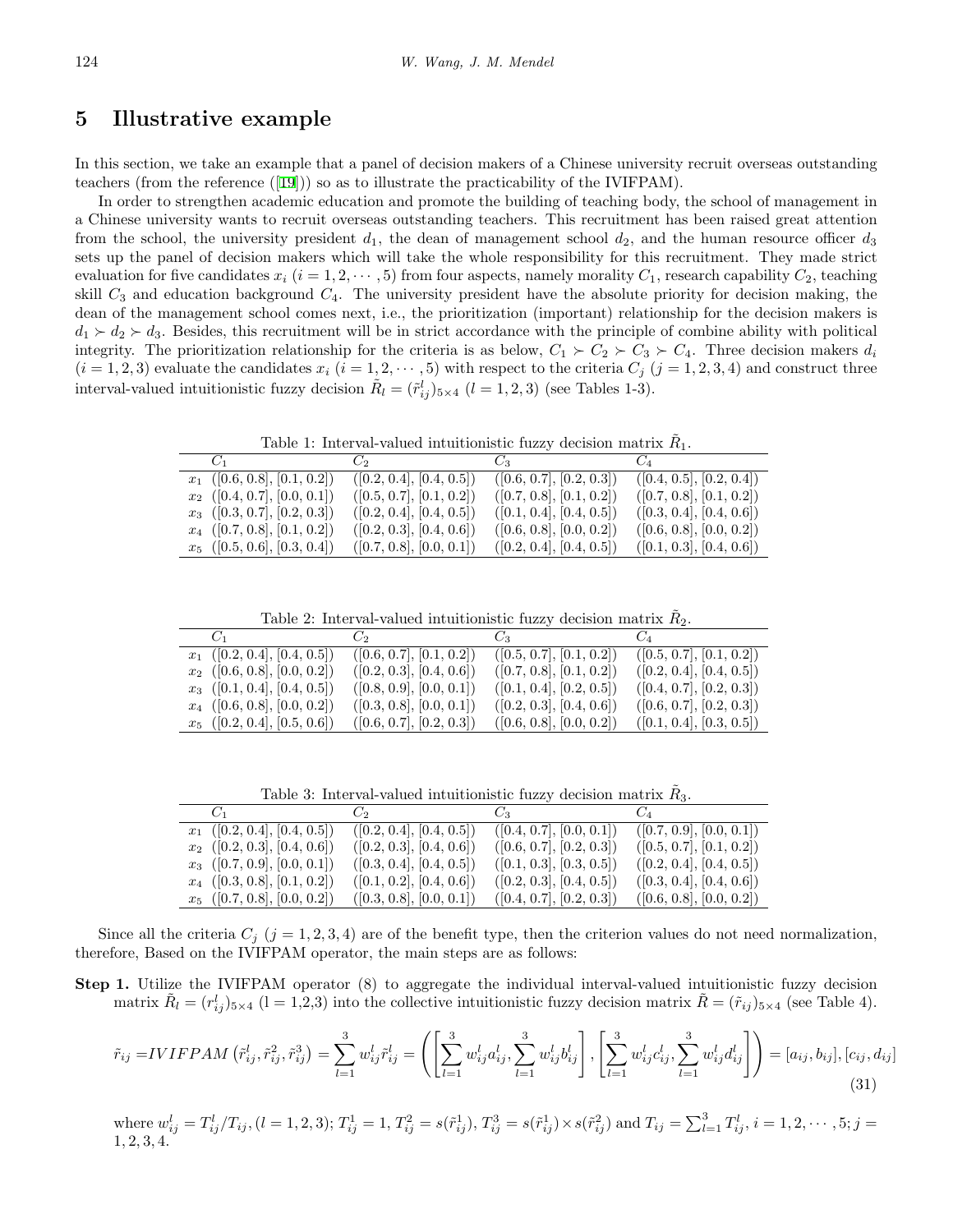|                | Lable 4. The conecutive LVII decision matrix 1t. |                                      |
|----------------|--------------------------------------------------|--------------------------------------|
|                |                                                  |                                      |
| $x_1$          | ([0.3901, 0.5901], [0.2574, 0.3574])             | ([0.2975, 0.4731], [0.3269, 0.4269]) |
| x <sub>2</sub> | (0.4128, 0.5872], [0.1021, 0.2596])              | ([0.3502, 0.5003], [0.2498, 0.3997]) |
| $x_3$          | (0.2867, 0.6267], [0.2400, 0.3400])              | ([0.3622, 0.5176], [0.3059, 0.4059]) |
| $x_4$          | ([0.5623, 0.8000], [0.0672, 0.2000])             | ([0.2057, 0.3962], [0.3094, 0.4868]) |
| $x_5$          | ([0.4260, 0.5589], [0.3288, 0.4411])             | ([0.5679, 0.7652], [0.0695, 0.1695]) |
|                | $C_{3}$                                          |                                      |
| $x_1$          | ([0.5223, 0.7000], [0.1223, 0.2223])             | ([0.4917, 0.6414], [0.1293, 0.2795]) |
| x <sub>2</sub> | ([0.6738, 0.7738], [0.1262, 0.2262])             | ([0.4813, 0.6346], [0.2121, 0.3121]) |
| $x_3$          | ([0.1000, 0.3886], [0.3380, 0.5000])             | ([0.3087, 0.4749], [0.3500, 0.5088]) |
| $x_4$          | ([0.3905, 0.5381], [0.2095, 0.3952])             | ([0.5288, 0.6712], [0.1627, 0.3288]) |
| $x_5$          | ([0.3348, 0.5541], [0.2652, 0.3892])             | ([0.1496, 0.3730], [0.3369, 0.5369]) |

Table 4: The collective IVIF decision matrix  $\tilde{R}$ 

**Step 2.** Utilize the IVIFPAM operator (8)

$$
\tilde{r}_{i} = IVIFPAM\left(\tilde{r}_{i1}, \tilde{r}_{i2}, \tilde{r}_{i3}, \tilde{r}_{i4}\right) = \sum_{j=1}^{4} w_{ij}\tilde{r}_{ij} = \left( \left[ \sum_{j=1}^{4} w_{ij}a_{ij}, \sum_{j=1}^{4} w_{ij}b_{ij} \right], \left[ \sum_{j=1}^{4} w_{ij}c_{ij}, \sum_{j=1}^{4} w_{ij}d_{ij} \right] \right) \tag{32}
$$

where  $w_{ij} = T_{ij}/T_i$ ,  $(j = 1, 2, 3, 4)$ ;  $T_{i1} = 1$ ,  $T_{i2} = s(\tilde{r}_{i1})$ ,  $T_{i3} = s(\tilde{r}_{i1}) \times s(\tilde{r}_{i2})$ ,  $T_{i4} = s(\tilde{r}_{i1}) \times s(\tilde{r}_{i2}) \times s(\tilde{r}_{i3})$  and  $T_i = \sum_{j=1}^4 T_{ij}, i = 1, 2, \cdots, 5.$ 

to aggregate all the preference values  $\tilde{r}_{ij}$  ( $j = 1, 2, 3, 4$ ) in the *i*th line of  $\tilde{R}$ , and get the overall preference values  $\tilde{r}_i$   $(i = 1, 2, \cdots, 5)$ :

 $\tilde{r}_1 = ([0.3932, 0.5780], [0.2447, 0.3498]), \ \tilde{r}_2 = ([0.4444, 0.5975], [0.1616, 0.3009]), \ \tilde{r}_3 = ([0.2807, 0.5485], [0.2813, 0.3947]),$ *r*˜<sup>4</sup> = ([0*.*4150*,* 0*.*6151]*,* [0*.*1775*,* 0*.*3360])*, r*˜<sup>5</sup> = ([0*.*4140*,* 0*.*5894]*,* [0*.*2528*,* 0*.*3737]).

**Step 3.** Calculate the scores of  $\tilde{r}_i(i = 1, 2, 3, 4, 5)$  respectively:  $S(\tilde{r}_1) = 0.5942$ ,  $S(\tilde{r}_2) = 0.6449$ ,  $S(\tilde{r}_3) = 0.5383$ ,  $S(\tilde{r}_4) = 0.6291$ ,  $S(\tilde{r}_5) = 0.5942$ ,  $H(\tilde{r}_1) = 0.7829$  and  $H(\tilde{r}_5) = 0.8150$ . Since  $S(\tilde{r}_2) > S(\tilde{r}_4) > S(\tilde{r}_5) = S(\tilde{r}_1) >$  $S(\tilde{r}_3)$  and  $H(\tilde{r}_5) > H(\tilde{r}_1)$ , we have:  $x_2 \succ x_4 \succ x_5 \succ x_1 \succ x_3$ . So the best alternative is  $x_2$ .

Note that Yu et al. ([\[19](#page-12-15)]) utilized the IVIFPWA (5) and IVIFPWG (6) operator to solve the IVIF MCDM problem about talent introduction and derived the same ranking of the alternatives.

The proposed IVIFPAM (8) mentioned above is used to deal with the IVIF MCDM problem in which only one criterion exists at each priority level. Taking into account the situation that more than one criteria exist at some priority level, we take the following two steps to calculate overall value for any alternative.

**Corollary 5.1.** Suppose a collection of criteria partitioned into q distinct categories  $H_1, H_2, \cdots, H_q$ , such that  $H_i =$  $\{C_{i1}, C_{i2}, \cdots, C_{in_i}\}\$ , where  $C_{ij}$  are the criteria in category  $H_i$ , and there are a prioritization between these categories  $H_1 \succ H_2 \succ \cdots \succ H_q$ *. The criteria in the class*  $H_i$  *have a higher priority than those in*  $H_k$  *if*  $i < k$ *. The total set of* criteria is  $C = \bigcup_{i=1}^{q} H_i$ . The total number of criteria is  $n = \sum_{i=1}^{q} n_i$ . For any alternative  $x \in X$ , an IVIFV  $\tilde{\alpha}_{ij}(x) \in \Omega$ *indicates its satisfaction to criteria*  $C_{ij}$ , we take the following two steps to calculate overall  $\alpha(x)$  for any alternative x.

**Step 1.** Utilize the IVIFWAM (7) to aggregate the IVIFVs  $\tilde{\alpha}_{ij}(x) = ([a_{ij}, b_{ij}], [c_{ij}, d_{ij}])$   $(j = 1, 2, \dots, n_i)$  with the *same priority*  $H_i$ *, i.e., for*  $i = 1, 2, \dots, q$ *.,* 

$$
\tilde{\beta}_i(x) = IVIFWAM\left(\tilde{\alpha}_{i1}(x), \tilde{\alpha}_{i2}(x), \cdots, \tilde{\alpha}_{in_i}(x)\right) = \sum_{j=1}^{n_i} \frac{1}{n_i} \tilde{\alpha}_j = \left( \left[ \sum_{j=1}^{n_i} \frac{a_{ij}}{n_i}, \sum_{j=1}^{n_i} \frac{b_{ij}}{n_i} \right], \left[ \sum_{j=1}^{n_i} \frac{c_{ij}}{n_i}, \sum_{j=1}^{n_i} \frac{d_{ij}}{n_i} \right] \right)
$$

**Step 2.** Utilize the IVIFPAM (8) to aggregate the IVIFVs  $\tilde{\beta}_i = ([a'_i, b'_i], [c'_i, d'_i])$   $(i = 1, 2, \dots, q)$  with the different *priority expressed by the linear ordering*  $H_1 \succ H_2 \succ \cdots \succ H_q$ *, i.e.,* 

$$
\tilde{\alpha}(x) = IVIFPAM\left(\tilde{\beta}_1(x), \tilde{\beta}_2(x), \cdots, \tilde{\beta}_q(x)\right) = \left(\left[\sum_{i=1}^q w_i a_i', \sum_{i=1}^q w_i b_i'\right], \left[\sum_{i=1}^q w_i c_i', \sum_{i=1}^q w_i d_i'\right]\right)
$$

where  $w_i = T_i/T$ ,  $T_1 = 1$ , and for  $i > 1$ ,  $T_i = \prod_{k=1}^{i-1} S(\tilde{\beta}_k)$ ,  $T = \sum_{i=1}^{q} T_i$  and  $S(\tilde{\beta}_k) = (2 + a'_k + b'_k - c'_k - d'_k)/4$ .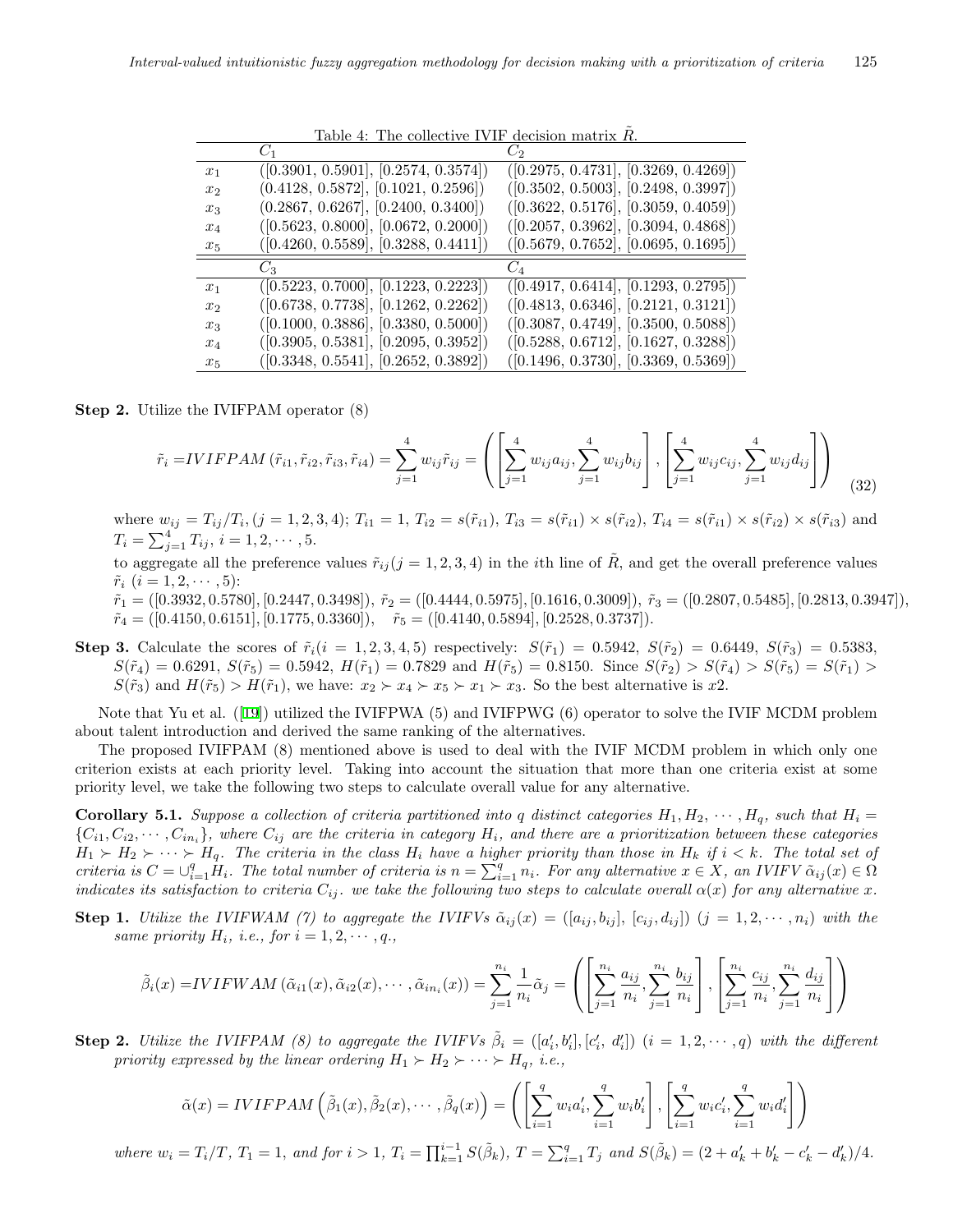Time complexity depends mainly on the number of distinct categories, *q* and the number of the criteria in category  $H_i$ ,  $n_i$ . The time complexity of aggregating the IVIFVs  $\tilde{\alpha}_{ij}(x)$   $(j = 1, 2, \dots, n_i)$  with the same priority  $H_i$  in Step 1 is  $O(n_i)$  (*i* = 1, 2, ..., *q*). In Step 2, the time complexity of aggregating the IVIFVs  $\tilde{\beta}_i$  (*i* = 1, 2, · · ·, *q*) with the different priority expressed by the linear ordering  $H_1 \succ H_2 \succ \cdots \succ H_q$  is  $O(q)$ . So the total time complexity of the proposed approach is the largest one of both steps.

**Example 5.2.** *Consider the following prioritized collection of criteria:*  $H_1 = \{C_{11}, C_{12}\}, H_2 = \{C_{21}\}, H_3 = \{C_{31}, C_{32}, C_{33}\}, H_4 = \{C_{41}, C_{42}\}.$ *Assume for alternative x we have*  $\tilde{\alpha}_{11} = ([0.4, 0.6], [0.2, 0.3]), \ \tilde{\alpha}_{12} = ([0.5, 0.6], [0.3, 0.4]),$  $\tilde{\alpha}_{21} = ([0.6, 0.7], [0.1, 0.3]),$  $\tilde{\alpha}_{31} = ([0.5, 0.7], [0.1, 0.3]), \ \tilde{\alpha}_{32} = ([0.5, 0.6], [0.1, 0.2]), \ \tilde{\alpha}_{33} = ([0.4, 0.5], [0.4, 0.5]),$  $\tilde{\alpha}_{41} = ([0.4, 0.5], [0.4, 0.5]), \ \tilde{\alpha}_{42} = ([0.6, 0.7], [0.2, 0.3]).$ *In the first step we have*  $\tilde{\beta}_1 = \sum_{j=1}^2 \frac{1}{2} \tilde{\alpha}_{1j} = ([0.45, 0.6], [0.25, 0.35]), \quad \tilde{\beta}_2 = \tilde{\alpha}_{21} = ([0.6, 0.7], [0.1, 0.3]),$  $\tilde{\beta}_3 = \sum_{j=1}^3 \frac{1}{3} \tilde{\alpha}_{3j} = ([0.4667, 0.6], [0.2, 0.3333]), \quad \tilde{\beta}_4 = \sum_{j=1}^2 \frac{1}{2} \tilde{\alpha}_{4j} = ([0.5, 0.6], [0.3, 0.4]).$ *In the second step, we calculate*  $S(\tilde{\beta}_1) = 0.6125, \quad S(\tilde{\beta}_2) = 0.7250, \quad S(\tilde{\beta}_3) = 0.6333.$ *Using this we get*  $T_1 = 1, T_2 = \tilde{S}(\tilde{\beta}_1) = 0.6125, T_3 = S(\tilde{\beta}_1)S(\tilde{\beta}_2) = 0.4441, T_4 = S(\tilde{\beta}_1)S(\tilde{\beta}_2)S(\tilde{\beta}_3) = 0.2812, T = \sum_{k=1}^{4} T_k = 2.9708.$ *From this we obtain*  $w_1 = T_1/T = 0.3366$ ,  $w_2 = T_2/T = 0.2062$ ,  $w_3 = T_3/T = 0.2440$ ,  $w_4 = T_4/T = 0.2132$ . *In this case then we have*  $\tilde{\alpha}(x) = \sum_{i=1}^{4} w_i \tilde{\beta}_i = ([0.4957, 0.6206], [0.2175, 0.3463]).$ 

### **6 Conclusions**

In this paper,we have developed a prioritized arithmetic mean to deal with IVIF MCDM in the situation in which there exists a prioritization of criteria. The proposed operator can capture the prioritization phenomenon among the aggregated IVIFVs in  $\Omega$  instead of ones in the lattice of nonempty IVIFVs L. Meanwhile, it also has overcome the drawback of the existing IVIF prioritized aggregation operators. Some of its desirable properties have been investigated in detail. Finally, we have proposed a prioritized aggregation operator-based two-step procedure to the IVIF MCDM in the situation that more than one criteria exist at some priority level.

### **Acknowledgement**

This work was supported by the National Natural Science Foundation of China (No.71561006), the Natural Science Foundation of Guangxi Province (No.2014jjAA10065), the Scientific Research Foundation of Higher Education of Guangxi Province (KY2015YB050), 2014 Doctoral Scientific Research Foundation of Guangxi Normal University and The Zhujiang-Xijiang economic belt smart construction project.

### **References**

- <span id="page-11-3"></span>[1] K. T. Atanassov, G. Gargov, *Interval valued intuitionistic fuzzy sets*, Fuzzy Sets and Systems, **31**(3) (1989), 343–349.
- <span id="page-11-0"></span>[2] K. T. Atanassov, *Intuitionistic fuzzy sets*, Fuzzy Sets and Systems, **20**(1) (1986), 87–96.
- <span id="page-11-5"></span>[3] G. Beliakov, H. Bustince, D. P. Goswami, U. K. Mukherjee, N. R. Pal, *On averaging operators for Atanassov's intuitionistic fuzzy sets*, Information Sciences, **181**(6) (2011), 1116–1124.
- <span id="page-11-1"></span>[4] H. Bustince and P. Burillo, *Structures on intuitionistic fuzzy relations*, Fuzzy Sets and Systems, **78**(3) (1996), 293–303.
- <span id="page-11-4"></span>[5] T.-Y. Chen, *A prioritized aggregation operator-based approach to multiple criteria decision making using intervalvalued intuitionistic fuzzy sets: A comparative perspective*, Information Sciences, **281** (2014), 97–112.
- <span id="page-11-2"></span>[6] G. Deschrijver, E. E. Kerre, *On the composition of intuitionistic fuzzy relations*, Fuzzy Sets and Systems, **136**(3) (2003), 333–361.